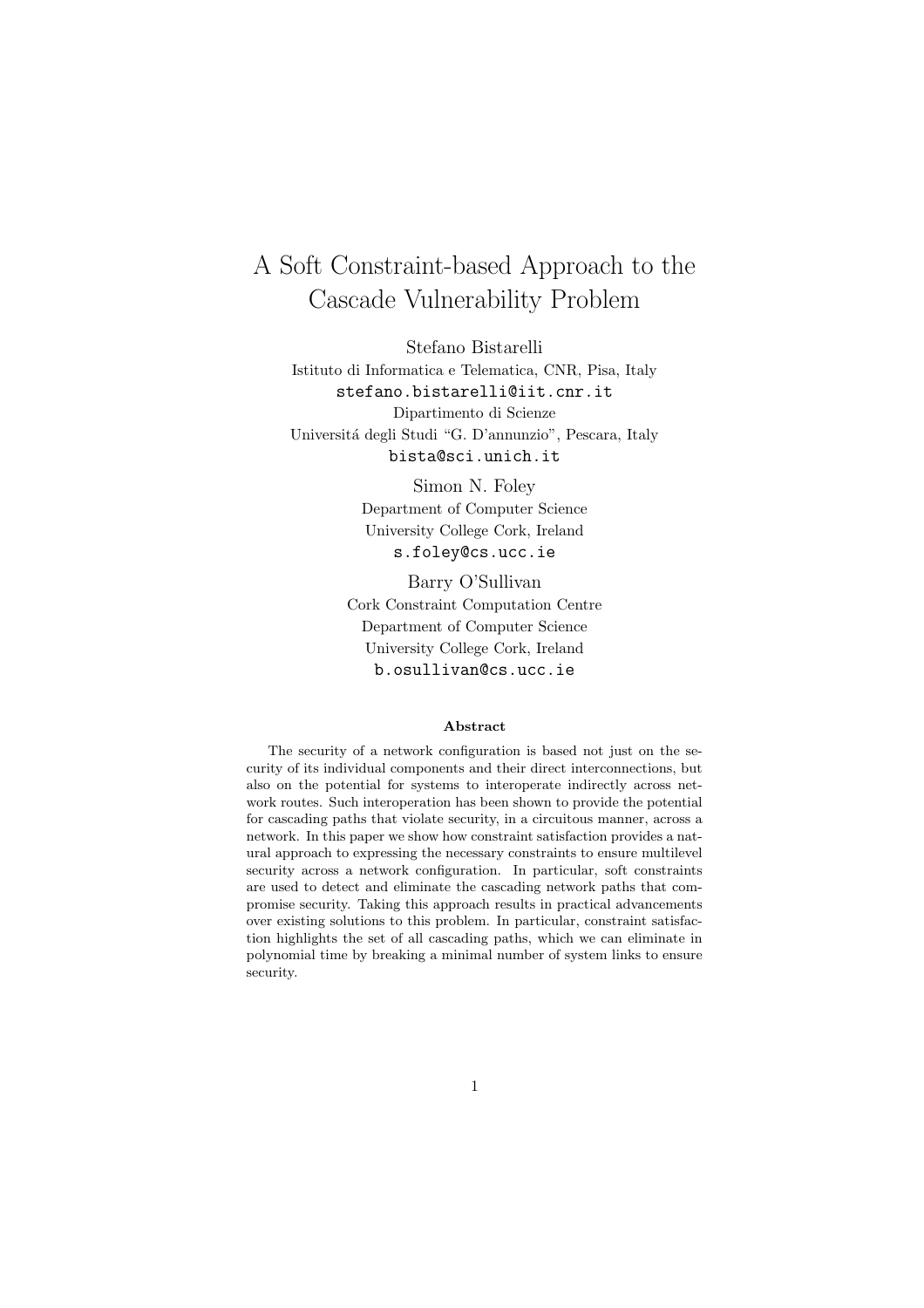# 1 Introduction

The composition of secure systems is not necessarily secure. A user may be able to gain unauthorised access to an object by taking a circuitous access route across individually secure but interoperating systems [16]. Determining security is based not just on the individual system authorisation mechanisms but also on how the systems are configured to interoperate. For example, if Alice is permitted to have access to Bob's files on the Administration system, and Clare is permitted access Alice's files on the Sales system, then is it safe to support file sharing between these systems? The extent of system interoperation must be limited if the administration security policy states that Clare is not permitted access to Bob's (administration) files.

The cascade vulnerability problem [29] is concerned with secure interoperation, and considers the assurance risk of composing multilevel secure systems that are evaluated to different levels of assurance according to the criteria specified in [29]. The transitivity of the multilevel security policy upheld across all secure systems ensures that their multilevel composition is secure; however, interoperability and data sharing between systems may increase the risk of compromise beyond that accepted by the assurance level. For example, it may be an acceptable risk to store only secret and top-secret data on a medium assurance system, and only classified and secret data on another medium assurance system; classified and top-secret data may be stored simultaneously only on 'high' assurance systems. However, if these medium assurance systems interoperate at classification secret, then the acceptable risk of compromise is no longer adequate as there is an unacceptable cascading risk from top-secret across the network to classified.

Existing research has considered schemes for detecting these security vulnerabilities and for eliminating them by reconfiguring system interoperation. While the detection of the cascade vulnerability [14, 15, 16, 18, 23] can be easily achieved, their optimal elimination is NP-complete [16, 17, 18].

We present an approach to using constraints [13, 21] for reasoning about secure interoperation. Constraint solving is an emerging software technology for modelling and solving large-scale optimisation problems [30]. Constraints have been successfully applied to a number of problems in computer security [2, 3, 6, 7, 24]. However, the cascade vulnerability problem, and secure interoperation in general, have not been studied.

The approach that we present in this paper represents a paradigm shift in the modelling, detection and elimination of the cascade vulnerability problem. We present a constraint model that provides a natural description of an arbitrary multilevel secure network. Any solution to the model represents a cascading path through the network, providing significantly more information on its vulnerabilities than the existing approaches, and providing a basis for eliminating the cascade vulnerability problem. Previous approaches [14, 18] detect a single cascading path in polynomial time, but correcting the cascade in an optimal way is NP-complete. Using a constraint model, we can rely on a significant body of successful techniques from the field of constraint processing for finding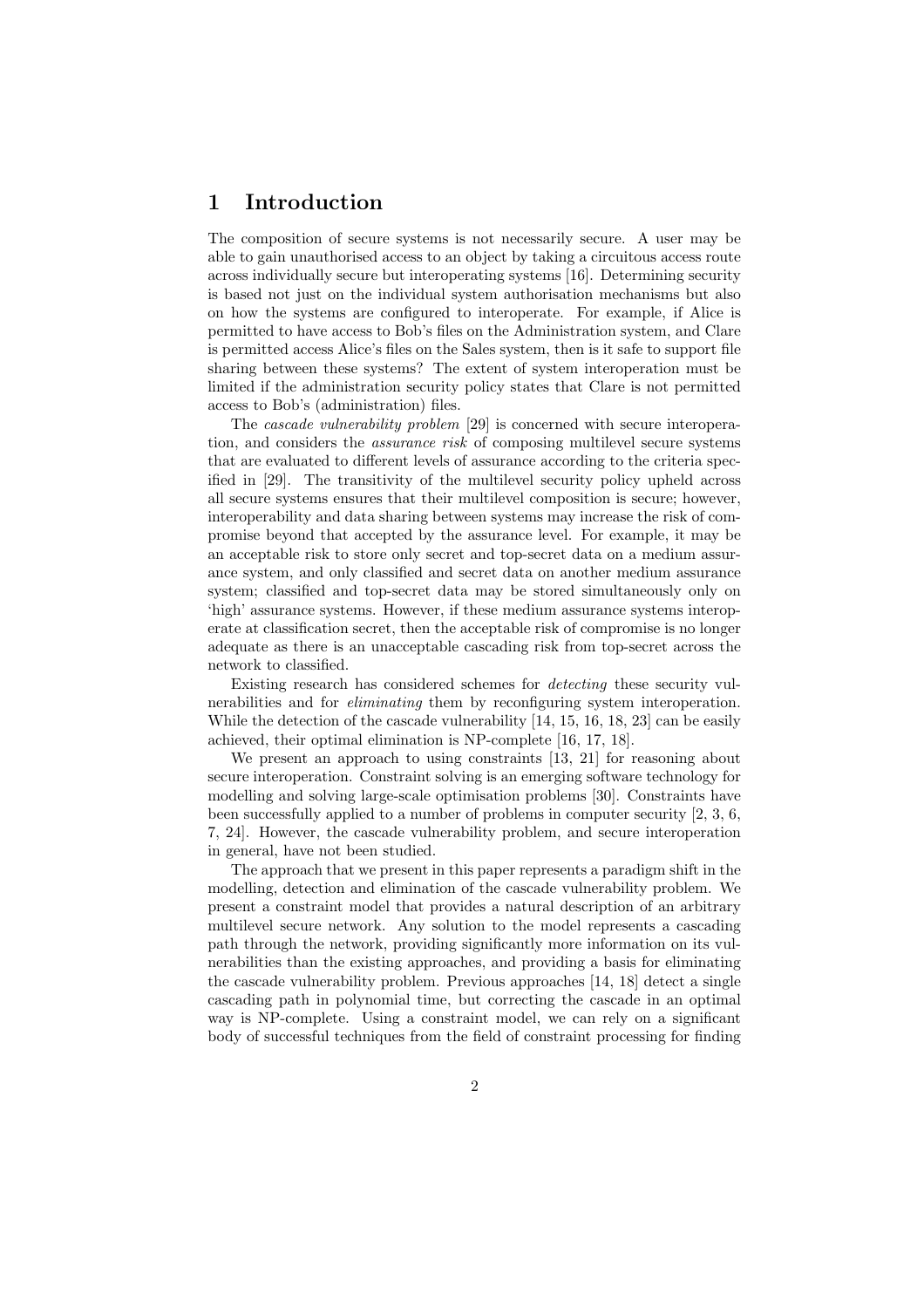the set of cascading paths which, once found, can be eliminated in polynomial time. These results are applicable to secure interoperation in general.

This paper combines and extends work originally published in [8, 9]. The paper is organised as follows. Section 2 provides background on the cascade vulnerability problem and on soft constraints. Section 3 describes a soft-constraint based model for describing multilevel secure networks. Solutions to this constraint model represent the possible information flow paths through the network and Section 4 characterises the cascade vulnerability problem in terms of these solutions. An example is considered in Section 5 and Section 6 proposes a polynomial-time scheme for eliminating cascading paths from the network.

# 2 Background

### 2.1 The Cascade Vulnerability Problem

Figure 1 gives an example of a multilevel security (MLS) network configuration with a cascade vulnerability problem [14].



Figure 1: Network configuration with a cascade vulnerability problem.

The network is comprised of multilevel secure systems Sys.E, Sys.F, Sys.G and Sys. H storing classified  $(C)$ , secret  $(S)$  and top-secret  $(T)$  information as depicted in Figure 1. Each system is accredited according to levels of assurance  $C2 < B1 < B2 < B3$  from [28, 29]. For example, Sys.F is used to simultaneously store classified, secret and top-secret information and, therefore, (according to [28, 29]) must be evaluated at level B3 or higher, reflecting the high level of confidence that must be placed in the secure operation of the system. This is to counter the risk of an attacker compromising the system and copying top-secret information to classified. Sys. $H$ , on the other hand, has been evaluated at the lowest level of assurance C2 and, therefore, may be used only to store single level data.

However, the security-level interoperability defined by the system connections in Figure 1 results in a cascade vulnerability across the network. There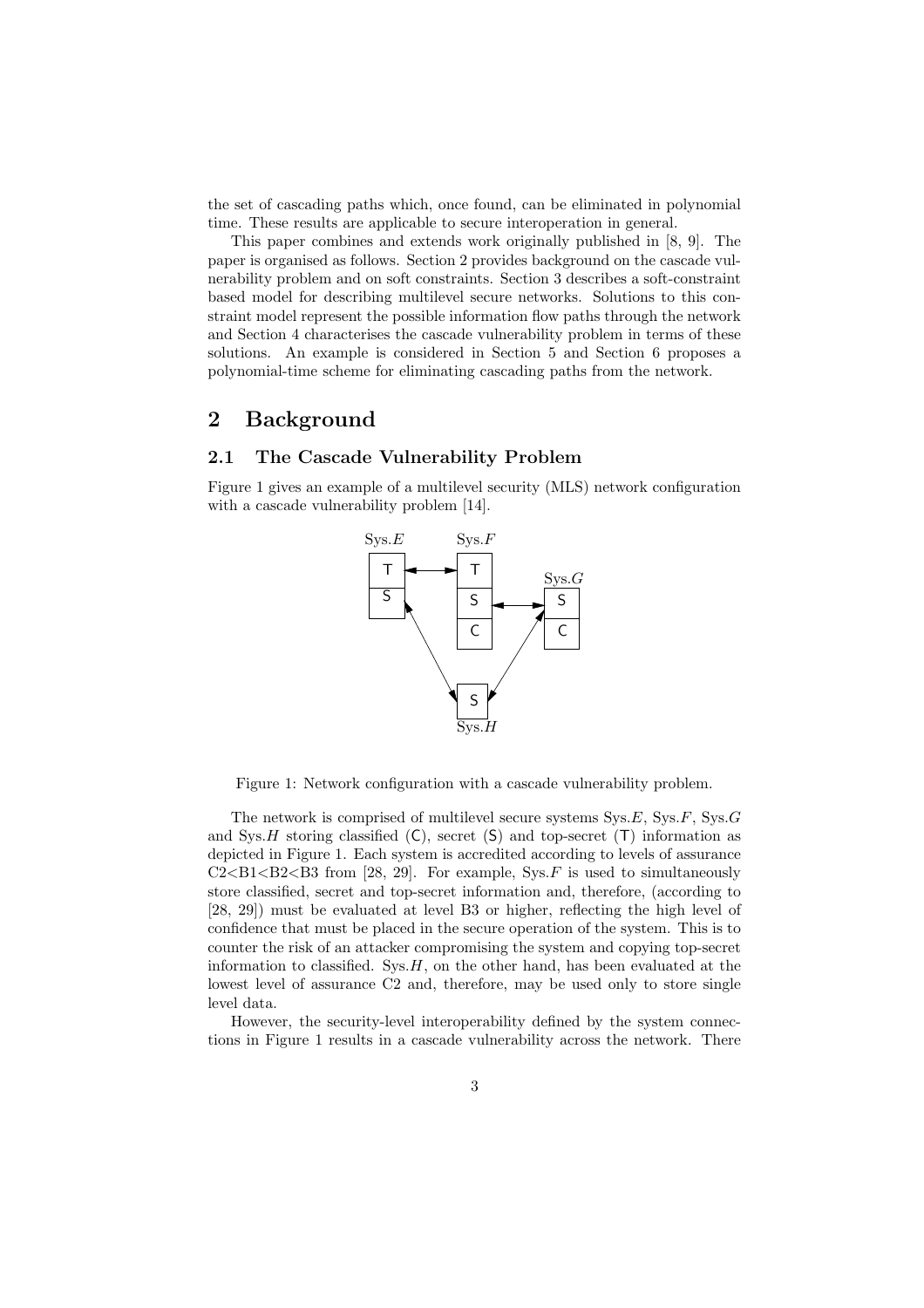is a risk that an attacker who has the ability to compromise security on B2 or lower assured systems can copy  $\mathsf T$  to  $\mathsf S$  on  $\mathsf{Sys}.E$ , to  $\mathsf S$  on  $\mathsf{Sys}.H$  to  $\mathsf S$  to  $\mathsf C$  on Sys.G. This is contrary to the requirement that the level of assurance that  $\mathsf T$ cannot be copied to C should be B3 or higher. This requirement is met by the individual systems but not as a result of their interoperation. A generalised form of the cascade vulnerability problem is defined as follows.

### 2.1.1 MLS

A multilevel secure system enforces a lattice-based security policy  $\mathcal L$  of security levels that has ordering relation  $\leq$ . Given  $x, y : \mathcal{L}$  then  $x \leq y$  means that information may flow from level x to level y, for example,  $C \leq S \leq T$ .

#### 2.1.2 Assurance Levels

Security criteria define a lattice, A, of assurance levels with ordering  $\leq$ . Given  $x, y : A$ , then  $x \leq y$  means that a system evaluated at y is no less secure than a system evaluated at  $x$ , or alternatively, that an attacker that can compromise a system evaluated at  $y$  can compromise a system evaluated at  $x$ . Let  $S$  define the set of all possible systems. We define  $\mathit{accred} : \mathcal{S} \to \mathcal{A}$  where  $\mathit{accred}(s)$  gives the assurance level of system  $s : S$ , and is taken to represent the minimum effort required by an attacker to compromise system s.

#### 2.1.3 Acceptable Risk

Security evaluation criteria also define an acceptable risk function  $risk: \mathcal{L} \times \mathcal{L} \rightarrow$ A, such that given  $l, l' : \mathcal{L}$  then  $risk(l, l')$  defines the minimum acceptable risk of compromise from  $l$  to  $l'$ ; it represents the minimum acceptable effort required to 'compromise security' and copy/downgrade information from level  $l$  to level  $l'$ . Without any loss of generality we assume that there is no security enforcement at the lowest assurance level **0**, and thus, if  $l \leq l'$  then  $risk(l, l') = 0$ . For example, the function  $risk$  encodes the assurance matrix for the 'B' levels (from [28, 29]) 1, 2 and 3, with: 0 representing no security enforcement, as  $risk(\mathsf{C}, \mathsf{S}) =$  $risk(C, T) = risk(S, T) = 0, risk(S, C) = 1, risk(T, S) = 2, and risk(T, C) = 3,$ and so forth.

#### 2.1.4 Evaluated Systems

Individual systems must be assured higher than the minimum acceptable risk to compromise the data they store. If a system s can hold information at levels l and l' then  $risk(l, l') \leq accred(s)$ .

### 2.1.5 Network Model

A system node in our network model is a pair,  $l_s$ , and represents the fact that system s can hold information at level l. Thus, a system is a collection of nodes that represent the data it holds. For example, in Figure 1,  $Sys.E$  can store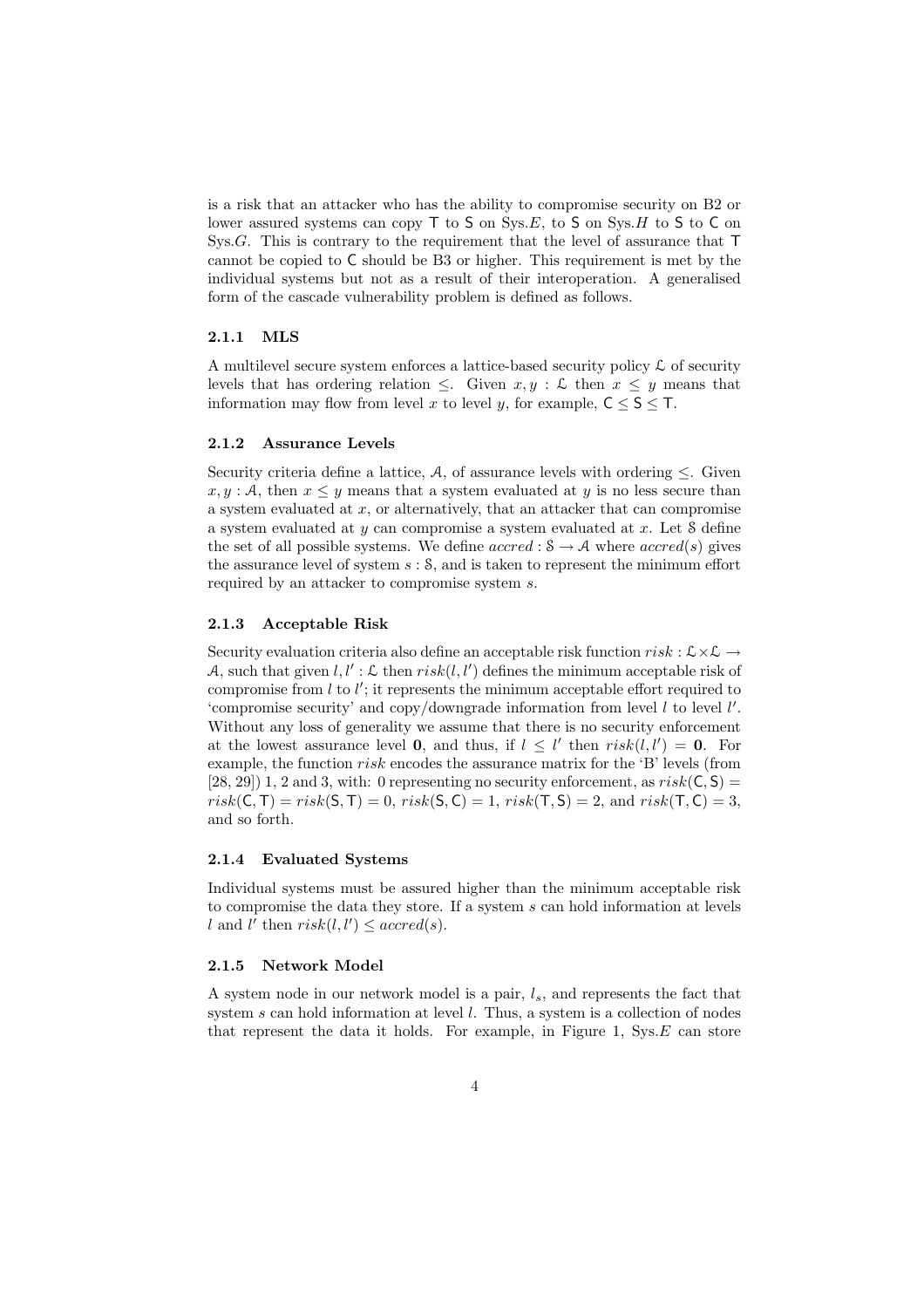secret and top-secret information and is represented by nodes  $\mathsf{S}_E$  and  $\mathsf{T}_E$ . A network of systems is a weighted graph of these nodes according to how they are connected. An w-weighted arc from  $l_s$  to  $l'_{s'}$  means that it requires at minimum  $w$  effort to directly copy information at level  $l$  held on system  $s$  to level  $l'$  on system  $s'$ .

#### 2.1.6 Cascading Risks

Arcs are used to represent direct flows within a system and interoperation links between systems. A flow  $l \leq l'$  that is permitted on system s is represented as a (assurance) **0**-weighted arc from  $l_s$  to  $l'_s$ ; if a flow is not permitted between levels  $l$  and  $l'$  that are held on system  $s$  then it is represented as an arc weighted as  $\mathit{accred}(s)$  from  $l_s$  to  $l'_s$ .

A link from system  $s$  to  $s'$  that connects *l*-level information is represented as a **0**-weighted arc from  $l_s$  to  $l_{s'}$  —all other pairs  $l_s$  to  $l_{s'}$  not related in this way are either represented as having no arc, or an arc with the maximum assurance value 1.

Given pairs  $l_s$  and  $l'_{s'}$  we then define  $\text{effort}(l_s, l'_{s'})$  as the minimum effort required to compromise the network and copy and/or downgrade level  $l$  information held on system  $s$  to level  $l'$  information on system  $s'$ . As an example, in Figure 1, the effort to 'copy' top-secret information on system Sys.E to classified on system Sys.G is  $effort(\mathsf{T}_E, \mathsf{C}_G) = B2$  via the path through Sys.H.

#### 2.1.7 Cascade Freedom

We require that for any pair of systems  $s,s'$  and levels  $l,l'$ , then we have  $risk(l, l') \le \text{effort}(l_s, l'_{s'})$ . Given a path in the network from  $l_s$  to  $l'_{s'}$ , then its cascade weight is the maximum weight that directly connects any two nodes on the path. This reflects the minimum effort that will be required by an attacker to copy information from  $l_s$  to  $l'_{s'}$  by using this path.  $\text{effort}(l_s, l'_{s'})$  is the minimum of the cascade weights for all paths that connect  $l_s$  to  $l'_{s'}$ .

### 2.2 Soft Constraints

Several formalisations of the concept of soft constraints are currently available. In the following, we refer to the one based on c-semirings [4, 11], which can be shown to generalise and express many of the others [5].

A soft constraint may be seen as a constraint where each instantiation of its variables has an associated value from a partially ordered set that can be interpreted as a set of preference values. Combining constraints will then have to take into account such additional values, and thus the formalism has also to provide suitable operations for combination  $(x)$  and comparison  $(+)$  of tuples of values and constraints. This is why this formalisation is based on the concept of c-semiring, which is just a set plus two operations.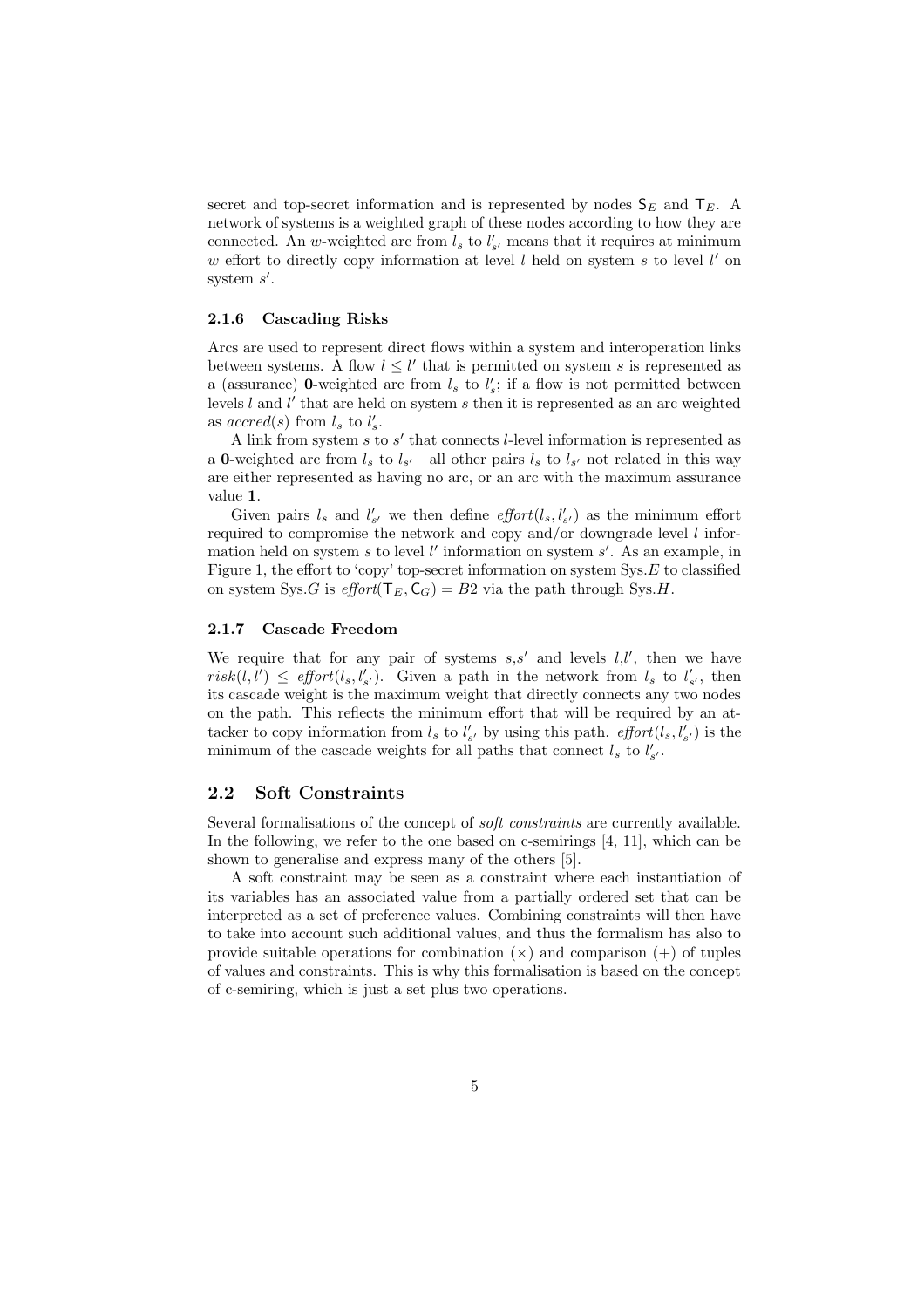#### 2.2.1 Semirings

A semiring is a tuple  $\langle A, +, \times, 0, 1 \rangle$  such that: 1. A is a set and  $0, 1 \in \mathcal{A}$ ; 2. + is commutative, associative and  $\bf{0}$  is its unit element; 3.  $\times$  is associative, distributes over  $+$ , 1 is its unit element and 0 is its absorbing element. A c-semiring is a semiring  $\langle A, +, \times, \mathbf{0}, \mathbf{1} \rangle$  such that: + is idempotent, 1 is its absorbing element and  $\times$  is commutative. Let us consider the relation  $\leq_S$  over A such that  $a \leq_S b$ iff  $a + b = b$ . Then it is possible to prove that (see [11]): 1.  $\leq_S$  is a partial order; 2. + and  $\times$  are monotone on  $\leq_S$ ; 3. 0 is its minimum and 1 its maximum; 4.  $\langle A, \leq_S \rangle$  is a complete lattice and, for all  $a, b \in A$ ,  $a + b = lub(a, b)$  (where *lub* is the *least upper bound*). Moreover, if  $\times$  is idempotent, then: + distributes over  $\times$ ;  $\langle A, \leq_S \rangle$  is a complete distributive lattice and  $\times$  its glb (greatest lower *bound*). Informally, the relation  $\leq_S$  gives us a way to compare semiring values and constraints. In fact, when we have  $a \leq_S b$ , we will say that b is better than a. In the following, when the semiring will be clear from the context,  $a \leq_S b$ will be often indicated by  $a \leq b$ .

#### 2.2.2 Constraint Problems

Given a semiring  $S = \langle A, +, \times, \mathbf{0}, \mathbf{1} \rangle$  and an ordered set of variables V over a finite domain D, a constraint is a function which, given an assignment  $\eta: V \to D$ of the variables, returns a value of the semiring. By using this notation we define  $C = \eta \rightarrow A$  as the set of all possible constraints that can be built starting from  $S, D$  and  $V$ .

Note that in this functional formulation, each constraint is a function. Such a function involves all the variables in  $V$ , but it depends on the assignment of only a finite subset of them. So, for instance, a binary constraint  $c_{x,y}$  over variables x and y, is a function  $c_{x,y}: V \to D \to \mathcal{A}$ , but it depends only on the assignment of variables  $\{x, y\} \subseteq V$ . We call this subset the *support* of the constraint. More formally, consider a constraint  $c \in \mathcal{C}$ . We define its support as  $supp(c) = \{v \in V \mid \exists \eta, d_1, d_2.c\eta [v := d_1] \neq c\eta [v := d_2]\},\$  where

$$
\eta[v := d]v' = \begin{cases} d & \text{if } v = v', \\ \eta v' & \text{otherwise.} \end{cases}
$$

Note that  $c\eta[v := d_1]$  means  $c\eta'$  where  $\eta'$  is  $\eta$  modified with the assignment  $v := d_1$  (that is the operator | | has precedence over application). Note also that c $\eta$  is the application of a constraint function  $c: V \to D \to \mathcal{A}$  to a function  $\eta: V \to D$ ; what we obtain, is a semiring value  $c\eta = a$ .

A soft constraint satisfaction problem (SCSP) is a pair  $\langle C, con \rangle$  where con  $\subseteq$  V and C is a set of constraints: con is the set of variables of interest for the constraint set  $C$ , which however may concern also variables not in con. Note that a classical CSP is a SCSP where the chosen csemiring is:  $S_{CSP} = \langle \{false, true\}, \vee, \wedge, false, true \rangle$ . Fuzzy CSPs [26] (FCSP) can instead be modelled in the SCSP framework by choosing the csemiring  $S_{FCSP} = \langle [0, 1], \max, \min, 0, 1 \rangle$ . Many other "soft" CSPs (Proba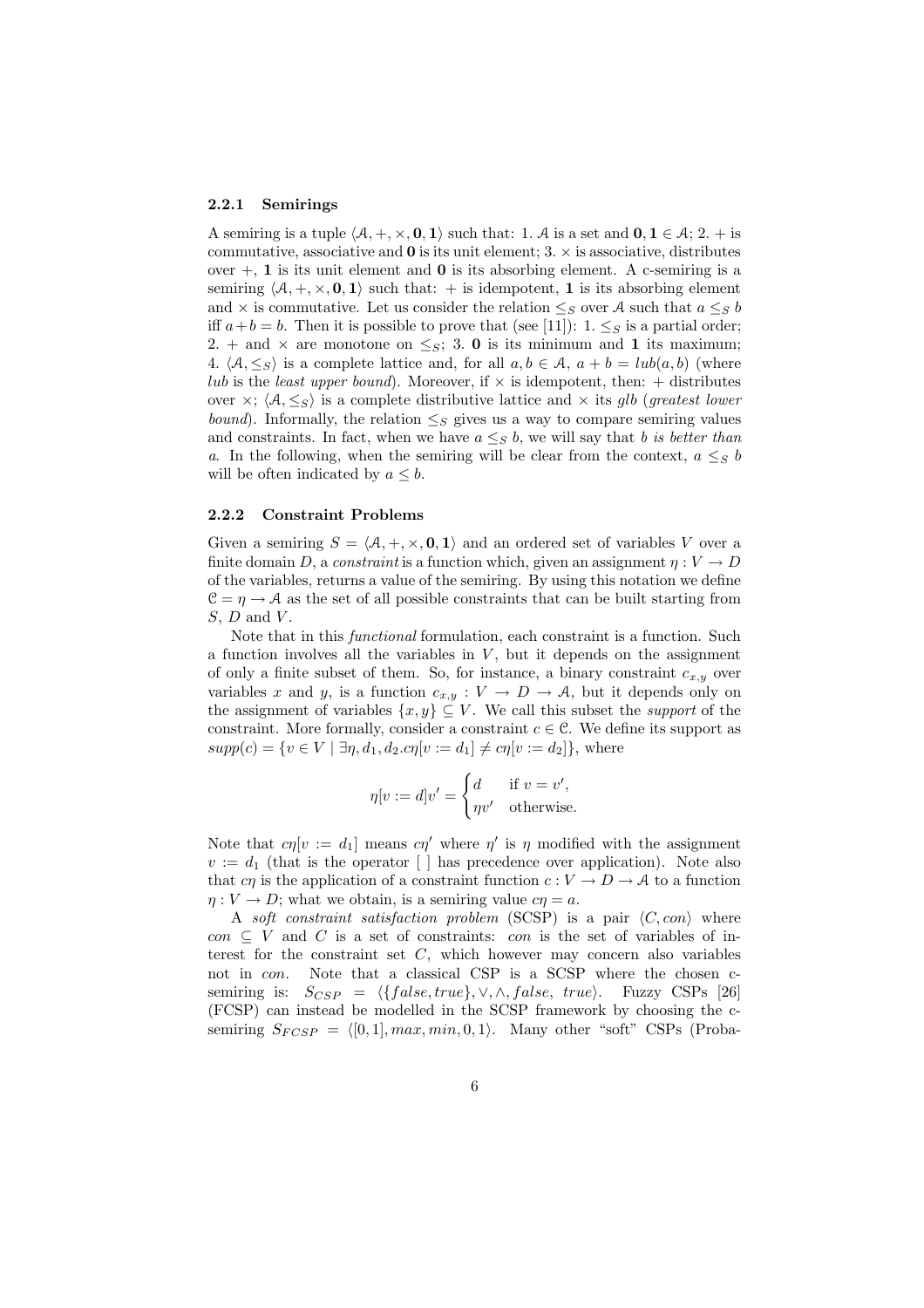bilistic, weighted,  $\dots$ ) can be modelled by using a suitable semiring structure  $(S_{prob} = \langle [0, 1], max, \times, 0, 1 \rangle, S_{weight} = \langle \mathcal{R}, min, +, +\infty, 0 \rangle, \dots).$ 

Figure 2 shows the graph representation of a fuzzy CSP. Variables and constraints are represented respectively by nodes and by undirected (unary for  $c_1$ ) and  $c_3$  and binary for  $c_2$ ) arcs, and semiring values are written to the right of the corresponding tuples. The variables of interest (that is the set con) are represented with a double circle. Here we assume that the domain D of the variables contains only elements  $a$  and  $b$  and  $c$ .



Figure 2: A fuzzy CSP.

#### 2.2.3 Combining and projecting soft constraints

Given the set C, the combination function  $\otimes$  : C × C → C is defined as  $(c_1 \otimes$  $c_2$ ) $\eta = c_1 \eta \times_S c_2 \eta$ . In words, combining two constraints means building a new constraint whose support involves all the variables of the original ones, and which associates with each tuple of domain values for such variables a semiring element which is obtained by multiplying the elements associated by the original constraints to the appropriate sub-tuples. It is easy to verify that  $supp(c_1 \otimes c_2) \subseteq supp(c_1) \cup supp(c_2).$ 

Given a constraint  $c \in \mathcal{C}$  and a variable  $v \in V$ , the projection of c over  $V - \{v\}$ , written  $c \Downarrow_{(V - \{v\})}$  is the constraint  $c'$  s.t.  $c'\eta = \sum_{d \in D} c\eta[v := d]$ . Informally, projecting means eliminating some variables from the support. This is done by associating with each tuple over the remaining variables a semiring element which is the sum of the elements associated by the original constraint to all the extensions of this tuple over the eliminated variables. In short, combination is performed via the multiplicative operation of the semiring, and projection via the additive one.

#### 2.2.4 Solutions

A solution of an SCSP  $P = \langle C, con \rangle$  is the constraint  $Sol(P) = (\bigotimes C) \Downarrow_{con}$ . That is, we combine all constraints, and then project over the variables in con.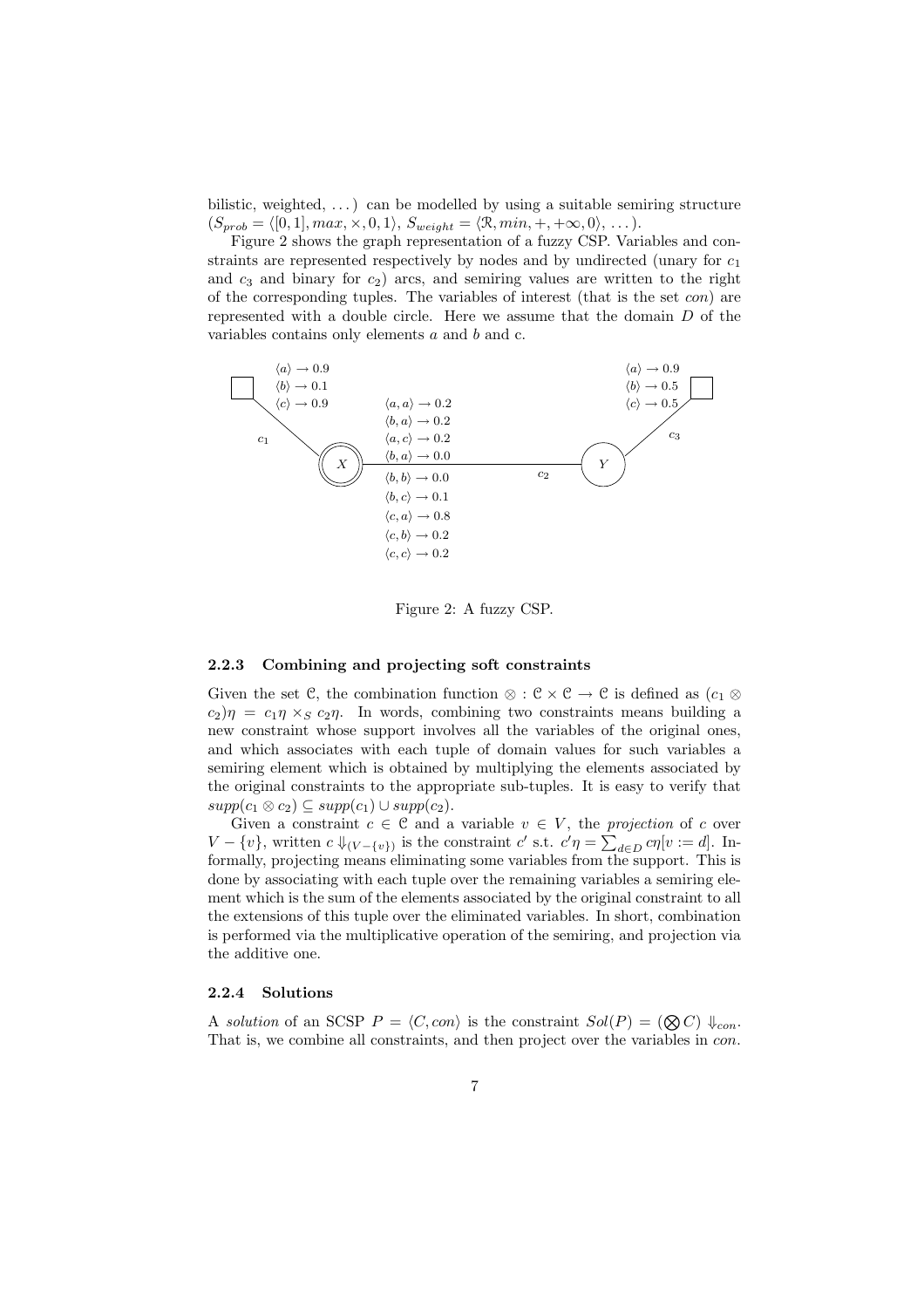In this way we get the constraint with support (not greater than) con which is "induced" by the entire SCSP. Note that when all the variables are of interest we do not need to perform any projection.

For example, the solution of the fuzzy CSP of Figure 2 associates a semiring element to every domain value of variable  $x$ . Such an element is obtained by first combining all the constraints together. For instance, for the tuple  $\langle a, a \rangle$ (that is,  $x = y = a$ ), we have to compute the minimum between 0.9 (which is the value assigned to  $x = a$  in constraint  $c_1$ ), 0.8 (which is the value assigned to  $\langle x = a, y = a \rangle$  in  $c_2$ ) and 0.9 (which is the value for  $y = a$  in  $c_3$ ). Hence, the resulting value for this tuple is 0.8. We can do the same work for tuple  $\langle a, b \rangle \rightarrow 0.2, \langle a, c \rangle \rightarrow 0.2, \langle b, a \rangle \rightarrow 0, \langle b, b \rangle \rightarrow 0, \langle b, c \rangle \rightarrow 0.1, \langle c, a \rangle \rightarrow 0.8,$  $\langle c, b \rangle \rightarrow 0.2$  and  $\langle c, c \rangle \rightarrow 0.2$ . The obtained tuples are then projected over variable x, obtaining the solution  $\langle a \rangle \rightarrow 0.8$ ,  $\langle b \rangle \rightarrow 0.1$  and  $\langle c \rangle \rightarrow 0.8$ .

# 3 Modelling MLS Networks

Consider a network  $N = \{E, F, G, H, \ldots\}$  of a finite arbitrary number n of systems. This network is represented in our constraint model in terms of all possible paths (of length  $n$  and less) that connect the systems. The paths are modelled using  $2 \times n$  path variables, where each path variable  $P_i^s$  and  $P_i^d$  can be instantiated to be one system of the network. A path through the network is represented by a specific instantiation of the variables  $[P_1^s, P_1^d, P_2^s, P_2^d, \ldots, P_n^s, P_n^d]$ . In particular, the instantiation of the pair of nodes  $P_i^s$  and  $P_i^d$ , for  $i := 1 \dots n$ , represents the flow from the source  $P_i^s$  to the destination  $P_i^d$  within the system at the *i*-th position of the path. Similarly, instantiation of  $P_i^d$  and  $P_{i+1}^s$ , for  $i := 1 \dots n-1$  represents the flow among the the *i*-th and the  $i + 1$ -th system in the specific instantiated path.

Consider for instance the network  $N = \{E, F\}$  represented in Figure 3 involving two systems,  $Sys. E$  and  $Sys. F$ , with  $Sys. E$  handling information at level Top-Secret  $(T)$  and Secret  $(S)$ , and sys. F handling information at level Secret (S) and Confidential (C). We can capture this instance by using 4 path variables:  $[P_1^s, P_1^d, P_2^s, P_2^d].$ 



Figure 3: A simple network.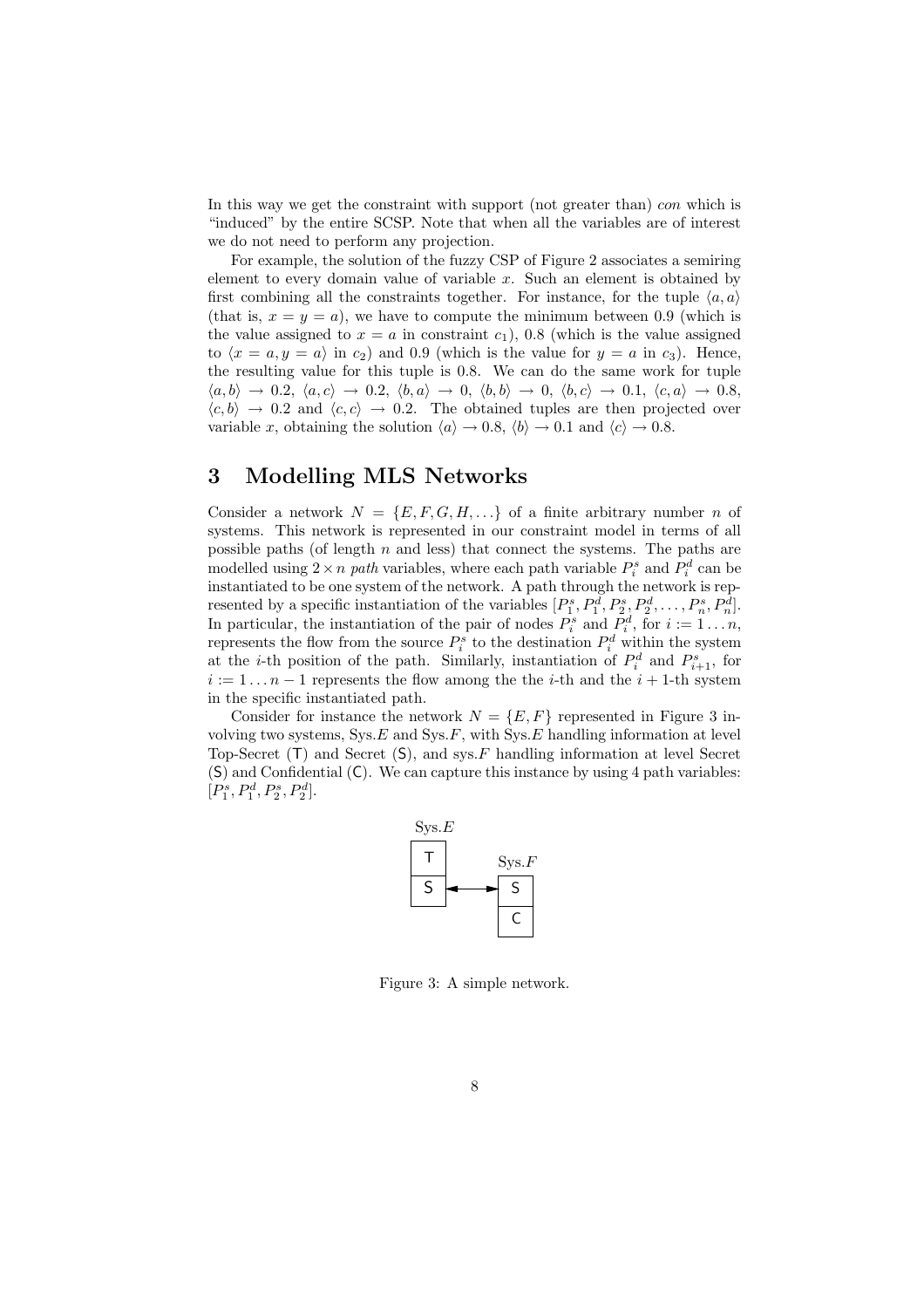### 3.1 Path Variable Domains

The domain of each path variable defines the set of possible security levels available on each system. In particular, each *source* variable  $P_i^s$  contains domain elements marked with s, and each *destination* variable  $P_i^d$  contains domain elements marked with d.

The network in Figure 3 has in our model 4 variables  $[P_1^s, P_1^d, P_2^s, P_2^d]$  with  $dom(P_i^s) = {\mathsf{T}_E^s, \mathsf{S}_E^s, \mathsf{S}_F^s, \mathsf{C}_F^s}$ , with  $i := 1, 2$ , and  $dom(P_i^d) = {\mathsf{T}_E^d, \mathsf{S}_E^d, \mathsf{S}_F^d, \mathsf{C}_F^d}$ , for  $i := 1, 2$ . The strategy in our network model is that a network configuration will be represented as a series of constraints between the source and destination variables, representing all possible paths across the network.

In general, when the network contains  $n > 2$  systems, we also need to be able to deal with shorter paths of length  $k < n$ . To do this, we need to extend the domain of each path variable,  $P_i^?$  (where ? stands alternatively for source s and destination d), for any  $i > 2$ , with some artificial elements. More precisely, we extended the domain  $\text{dom}(P_i^?)' = \text{dom}(P_i^?) \cup \{*_1^?, *_2^?, \ldots, *_i^?_{i-2}\}.$  These  $*$ elements are added to deal with paths shorter than  $n$ . This is necessary because solving an SCSP requires finding an assignment for each variable in the SCSP and we may want to represent paths shorter than the number of nodes in the network.

### 3.2 Modelling each System

The flows that are possible within a particular system occuring in position  $i$  of a network path are modelled as a constraint between the source and destination variables  $P_i^s$  and  $P_i^d$ . These flows reflect the accesses that are permitted by the system's MLS security mechanism. For example, secret information is permitted to flow to top-secret in Sys.E and, thus, there is a constraint  $[P_1^s := S_E; P_1^d :=$  $T_{ES}$ , which evaluates to 0, meaning unrestricted information flow. The flows that are possible within a system can be categorised in three ways.

- Flow permitted represents the information flows that are permitted by the policy in each node. For example,  $S$  may flow to  $T$  in  $Sys.E$ .
- $Flow_{risk}$  represents the information flows that are not permitted by the policy, but for which there is a risk of flow if the system became compromised. For example, the risk of a flow from  $\mathsf T$  to  $\mathsf S$  in system Sys. E is B2 (assurance level 2), corresponding to the level of assurance at which  $Sys. E$ has been evaluated.
- $Flow_{invalid}$ : represents all the remaining flows that are not valid (that is, are impossible for the given system). For example, a flow from  $\mathsf{T}$  to  $\mathsf{C}$  is not possible on  $Sys. E$  since the system has not been configured to store information labelled as classified.

Consider an arbitrary system  $S_i$  that can occur on position i of a path through the network. Between each pair of variables  $P_i^s$  and  $P_i^d$  for each system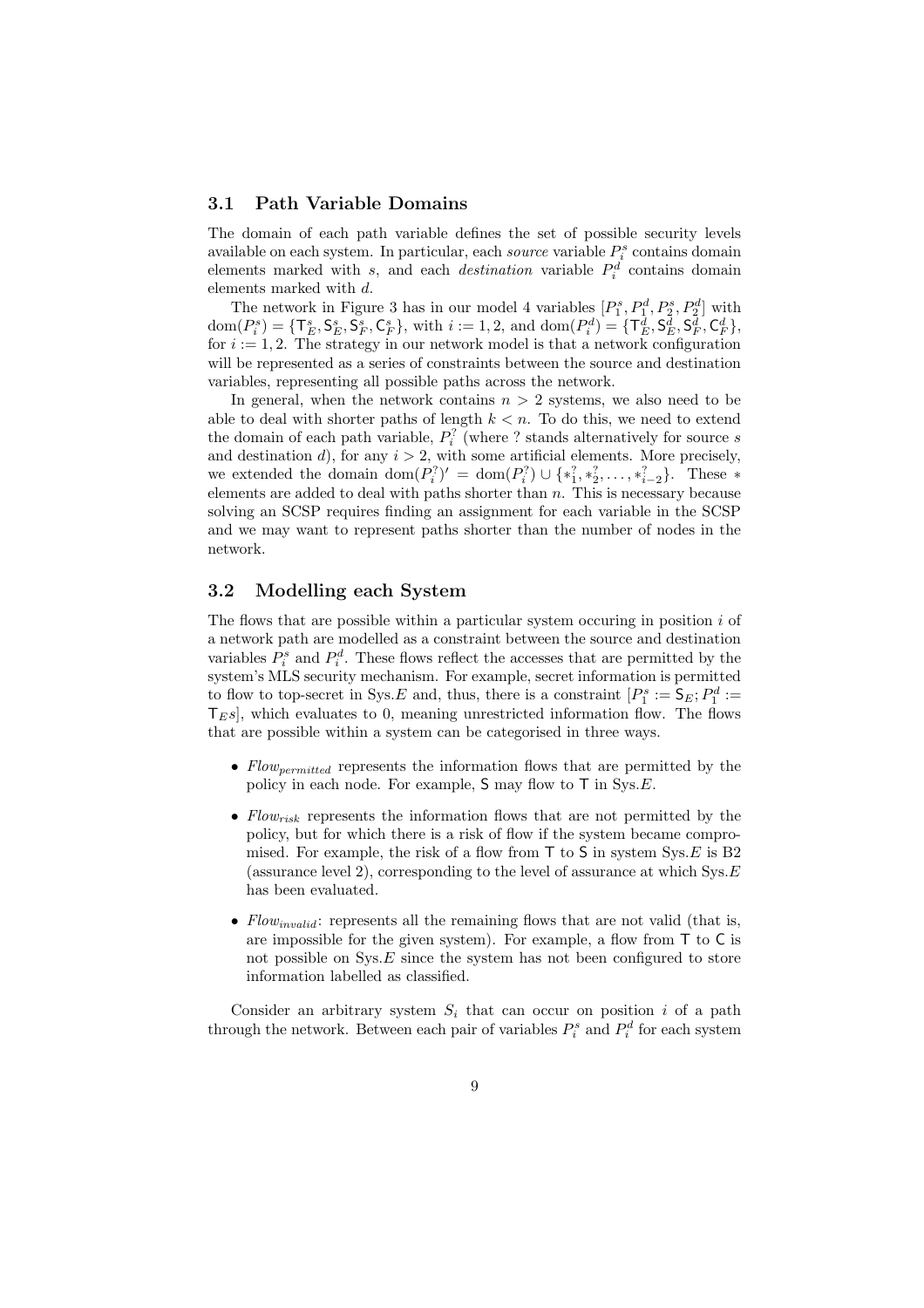$S_i$ , we define a soft constraint,  $c_{(P_i^s, P_i^d)}$ , that gives a weight to each possible (permitted or risk) flow within that system. Various semirings could be used to represent the network and the associated policy. We use the following semiring in this paper, although our results are general and are not limited to this particular one:

$$
S_{cascade} = \langle N, min, max, +\infty, 0 \rangle.
$$

Given this semiring, the constraint  $c_{(P_i^s, P_i^d)}$  representing the flow inside a system S that occurs on position  $i$  of the path is defined as follows:

$$
c_{(P_i^s, P_i^d)}(s, d) = \begin{cases} \operatorname{accred}(S_i) & (s, d) \in Flow_{risk} \\ 0 & (s, d) \in Flow_{permitted} \\ (s, d) \in Flow_{permitted} \\ +\infty & \text{otherwise} \end{cases}
$$

Since the domain of the variables  $P_i^?$  (where ? stands for s and d) has been extended with the elements  $\{*_1^2, *_2^2, \ldots, *_{i-2}^2\}$ , we have also to consider these "artificial" values. In particular, we extend the definition of each constraint  $c_{(P_i^s, P_i^d)}$  as follows:

$$
c_{(P_i^s, P_i^d)}(s, d) = \begin{cases} 0 & (s, d) \in \{(*_1^s, *_1^d), \dots, (*_{i-2}^s, *_{i-2}^d)\} \\ & \text{(Artificial permitted flows)}; \\ +\infty & \text{otherwise} \end{cases}
$$
  
(Artificial invalid flows).



Figure 4: Flow constraints within  $Sys. E$  and  $Sys. F$ .

The constraints between  $P_1^s$  and  $P_1^d$  and between  $P_2^s$  and  $P_2^d$  in Figure 4 depicts some of the system flow constraints that model the network configuration in Figure 3. The use of the '∗' elements and the representation of connections between systems within the network is considered in the next section.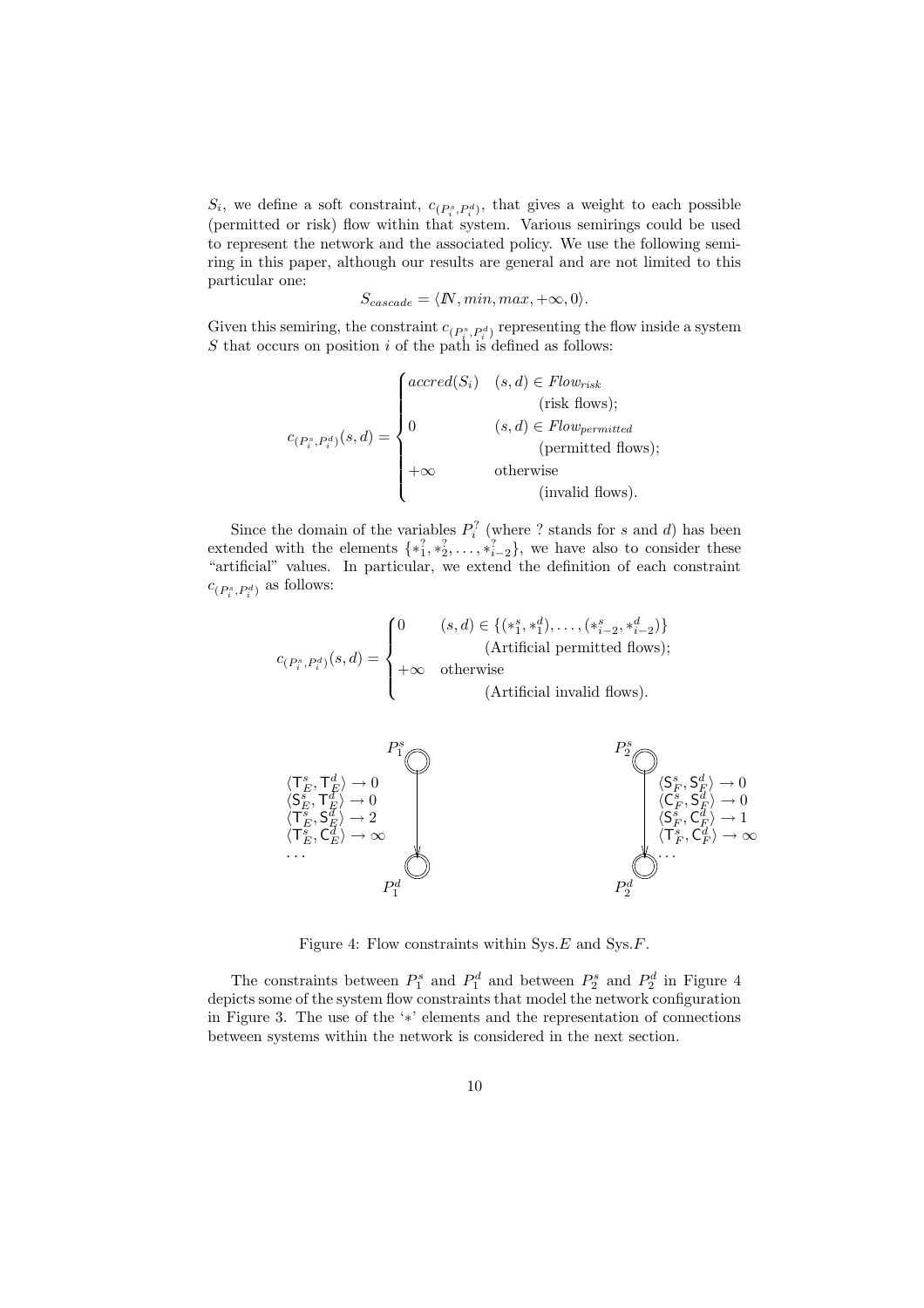

Figure 5: Flow constraints on the connection from  $Sys.E$  to  $Sys.F$ .

### 3.3 Modelling the Network

Security level interconnections between systems result in two classes of flows between systems in a network.

- Network  $permitted$  represents information flows permitted by the connection policy between each system and represents direct synchronisation flows between systems. For example, the secret-level connection from  $Sys.E$  to Sys. F in Figure 3 corresponds to a network permitted flow from  $S_E$  to  $S_F$ .
- Network<sub>invalid</sub> represents the absence of direct connection between the systems in the network configuration.

For each adjacent pair of systems at positions i and  $i + 1$  along a network path, we define a soft constraint,  $c_{(P_i^d, P_{i+1}^s)}$ , that defines the possible synchronisations between the systems. Note that these constraints are defined between the destination variable of the first system,  $P_i^d$ , and the source variable of the second system,  $P_{i+1}^s$ . The constraint  $c_{(P_i^d, P_{i+1}^s)}$  representing the synchronisation flows between system at positions i and  $i + 1$  is defined as follows:

$$
c_{(P_i^d, P_{i+1}^s)}(d, s) = \begin{cases} 0 & (d, s) \in Network_{permitted} \\ \text{(Policy permitted synchronization)}; \\ +\infty & \text{otherwise} \end{cases}
$$
  
(invald synchronization).

For example, the network configuration  $Network_{permitted}$  for Figure 3 is defined as follows.

$$
Network_{permitted} = \{(S_E^d, S_F^s), (S_F^d, S_E^s)\}
$$

Note that the connection model does not consider assurance risks for connections; this can be achieved, if desired, by explicitly modelling the connections by their components (for example, a link encryption device) and corresponding assurance levels.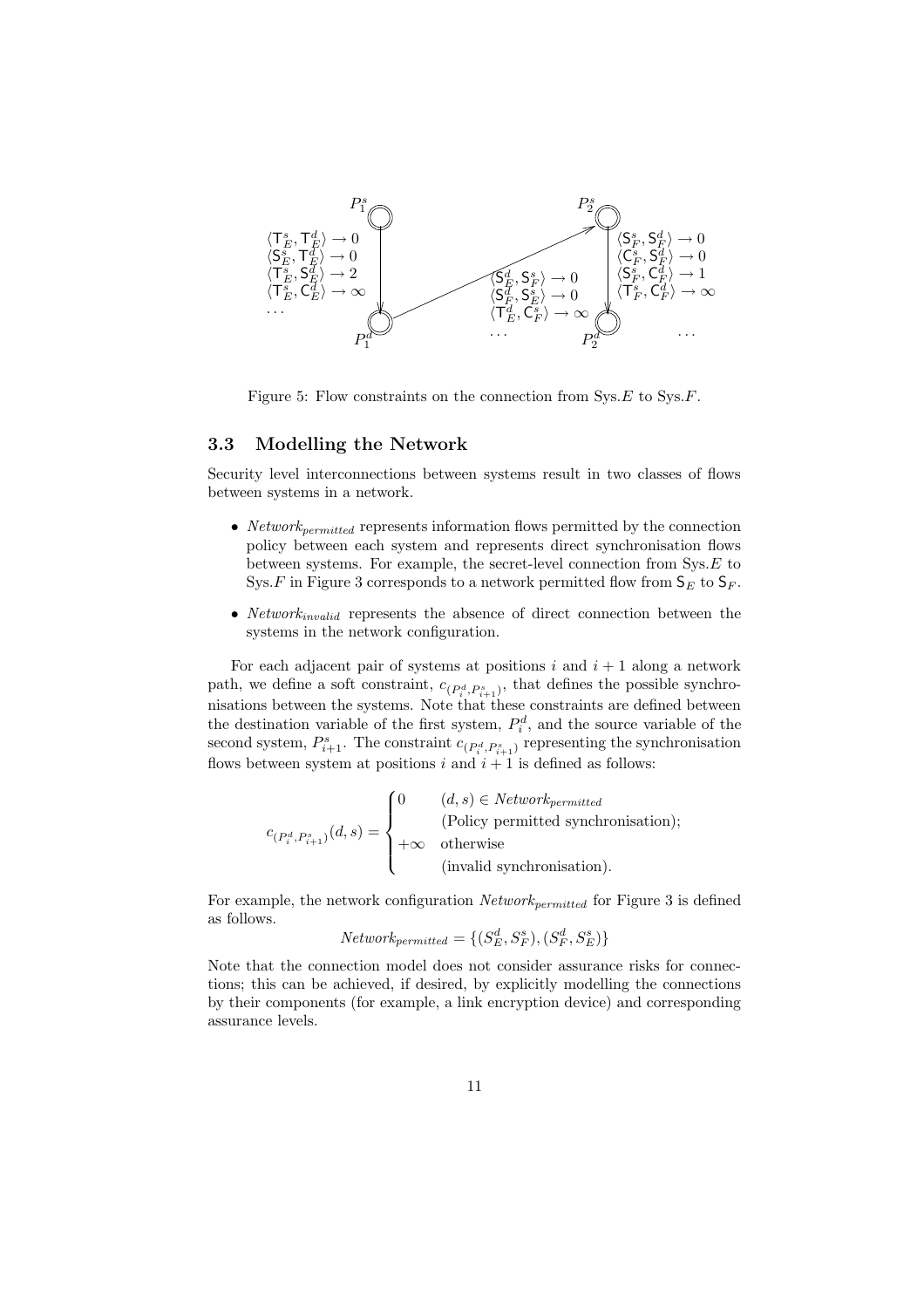When connecting systems at  $P_i^d$  and  $P_{i+1}^s$  it is also necessary to consider the constraints imposed by the artificial elements  $\ast_i^?$ . The definition of each constraint  $c_{(P_i^d, P_{i+1}^s)}$  is extended as follows:

$$
c_{(P_i^d, P_{i+1}^s)}(d, s) = \begin{cases} 0 & (d, s) \in \{(*_1^d, **_2^s), \dots, (*_{i-3}^d, **_{i-2})\} \\ & \cup \{(*, **_i^s) \text{ for all } \sharp \in D(P_i^d)\} \\ & \text{(Artificial permitted synchronization)}; \\ +\infty & \text{otherwise} \end{cases}
$$
  
(Artificial invalid synchronization).

The extension of this constraint is slightly different to the previous system-level constraints. In particular, it enables us to model the connection between the last real domain element in the path and the first  $\ast_1^s\text{-element.}$ 

Figure 5 depicts some of the system and network flow constraints that model the network configuration in Figure 3. This constraint network represents a number of paths of length 4 (corresponding to  $2 * n$ , where *n* is the number of systems in the configuration). The path represented by the constraint solution  $\eta = [P_1^s := \mathsf{T}^s_E; P_1^d := \mathsf{S}^d_E; P_2^s := \mathsf{S}^s_F; P_2^d := \mathsf{C}^d_F]$  has assurance/risk values: 2 (top-secret to secret compromise on  $Sys. E$ ); 0 (secret level system connection); and 1 (secret to classified compromise on  $Sys. F$ ), on the relating arcs, respectively.

For a given configuration, every path through the network must be modelled in this way. Figure 5 represents just one path and its subpaths, starting from Sys.E. Further constraints must be added to the model of the configuration to depict the other paths. For example, paths that start from Sys.F. Figure 5 depicts some of the constraints that represents all paths for the configuration. In more complex network configurations the ∗ elements allow the modelling of alternate paths between systems. For example, in the case of Figure 1, paths (of length four) include  $[E; F; G; H]$ ,  $[E; H; G; *]$ , and so forth.



Figure 6: Modelling multiple paths.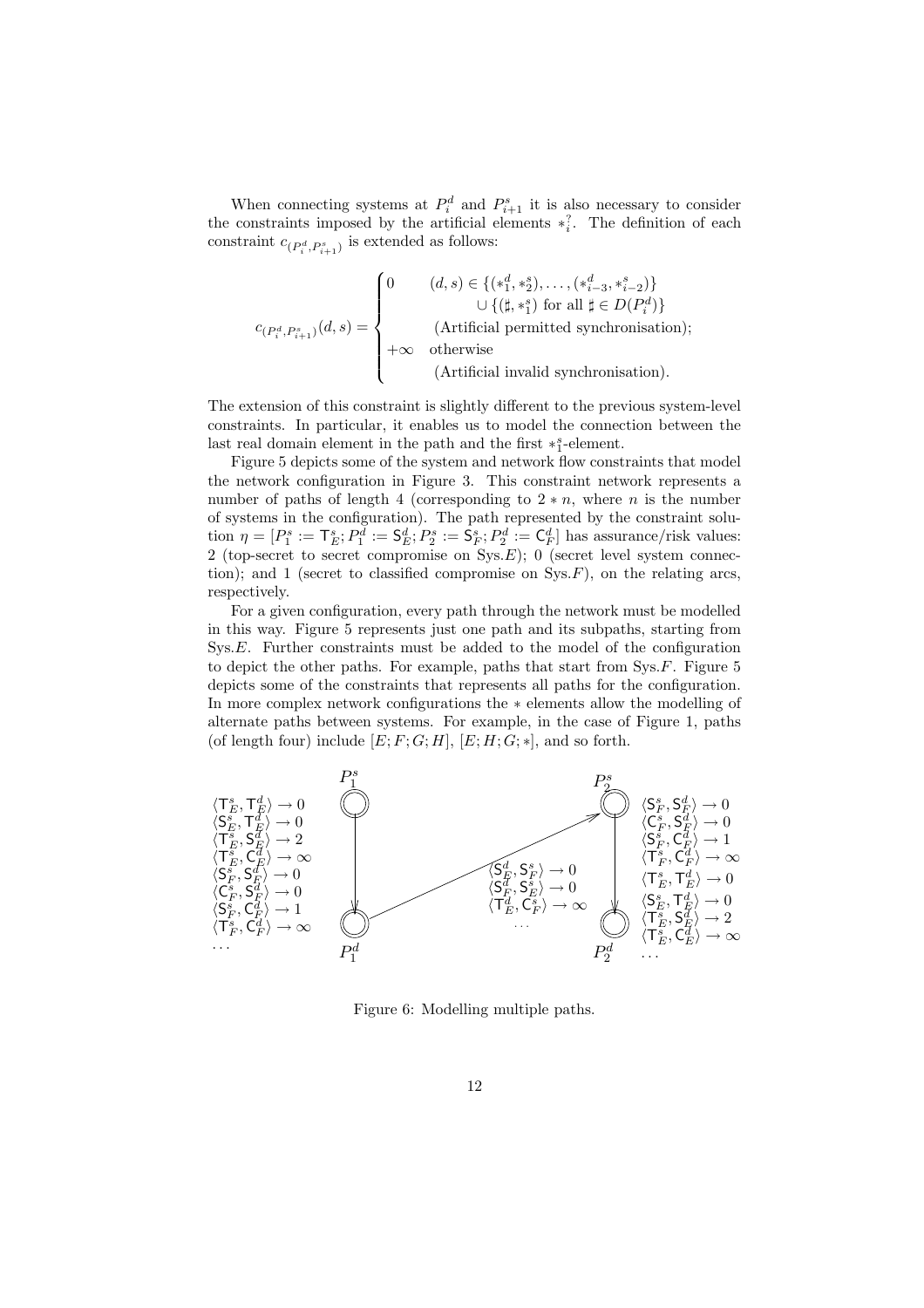In addition to ensuring that systems are configured in a valid way, we also need to ensure that no two pairs of path variables represent the same system. This ensures that our model does not capture cyclic paths. Therefore, we need to post an alldifferent [25] constraint amongst all the variables in the model. An alldifferent constraint ensures that all variables over which it is defined take on different values.

The solutions of the defined SCSP (referred to as the Effort-CSP,  $\mathcal{E}$ ), that is all the solutions with a weight lower than  $+\infty$ , represents all of the possible paths through the system. The semiring level associated with each path (solution) gives a measure of the effort required to compromise the network using that specific path.

# 4 Detecting Cascade Vulnerabilities

To determine whether or not there exists a cascade vulnerability problem, we need to compare the effort required to compromise the network against the risk of compromising the system as a whole. Therefore, we introduce a set of risk constraints,  $\mathcal{R} = \{r_{(P_1^s, P_i^d)} | i \in \{2, ..., n\}\}\.$  The weight of each instance of  $r_{(P_1^s, P_i^d)}$  represents the risk associated with the path from  $P_1^s$  to  $P_i^d$ . The cost of each tuple in these constraints is defined as follows:

$$
r_{(S_1^s, S_i^d)}(s, d) = \begin{cases} \n\mathbf{0} & \text{if } d = *_i^d; \\ \nrisk(s, d) & \text{otherwise.} \n\end{cases}
$$

The set of solutions of the SCSP  $E$  (that is the Effort-CSP defined above), each of whose associated semiring level is lower than  $+\infty$ , represents the set of paths through the network. The semiring level associated with each solutionpath of  $E$  represents the minimum *effort* required to compromise the network, while the combination of the constraints in  $R$  (the Risk-CSP) gives the risk for all the paths. Therefore, a cascading path can be identified as any path  $\eta$  where the risk associated with the path exceeds the effort to compromise it, that is, where the following constraint is satisfied:

$$
\bigotimes \mathcal{R}\eta \geq \bigotimes \mathcal{E}\eta
$$

Therefore, by adding the above constraint to our constraint model, the existence of a solution to that model indicates that here exists a cascading path. Furthermore, the set of solutions provides the set of cascading paths. This provides us with a basis upon which we can set about removing the cascade vulnerability problem from the network by eliminating all solutions of the model.

# 5 An Example

In this section we encode the network example described in Figure 1 within the proposed constraints model. Figure 7 depicts the structure of the constraint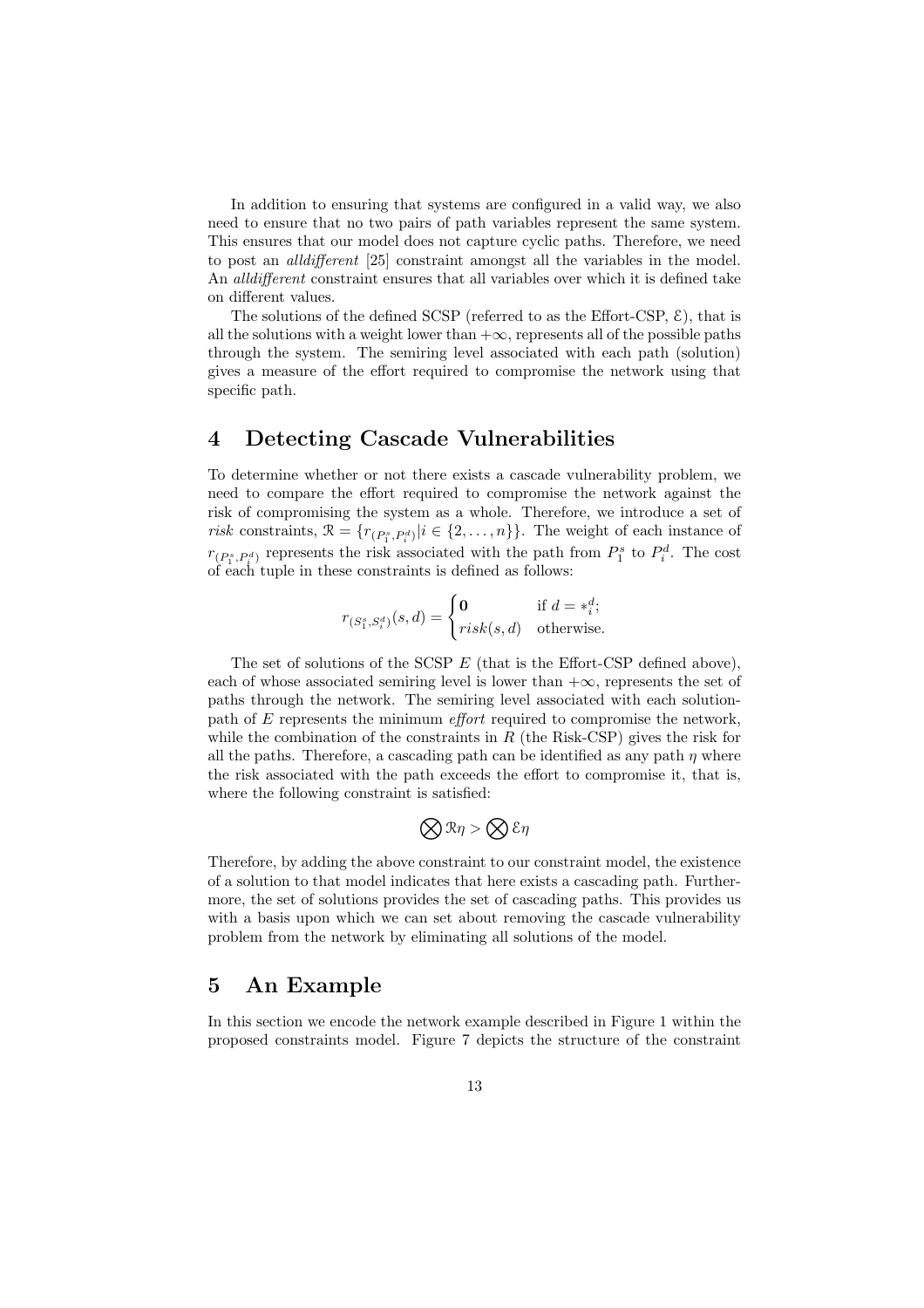relationships in this model. We first present an example of how our model identifies a cascade-free path, and then present an example of detecting a cascading path.



Figure 7: The constraint model structure.

For the purposes of the examples, the risk lattice is assumed to be as follows:  $risk(C, S) = risk(C, T) = risk(S, T) = 0, risk(S, C) = 1, risk(T, S) = 2,$  $risk(T, C) = 3.$ 

Figure 7 presents the structure of the constraint model for an example from [14]. Our model comprises 8 path variables,  $P_1^s$ ,  $P_1^d$ ,  $P_2^s$ ,  $P_2^d$ ,  $P_3^s$ ,  $P_3^d$ ,  $P_4^s$ , and  $P_4^d$ , and 3 risk variables,  $r_{(P_1^s, P_2^d)}, r_{(P_1^s, P_3^d)}$  and  $r_{(P_1^s, P_4^d)}$ . The domain of each path variable,  $D(P_i^?)$ , is:  $\{\mathsf{T}_E^?, \mathsf{S}_E^?, \mathsf{T}_F^?, \mathsf{S}_F^?, \mathsf{C}_F^?, \mathsf{S}_G^?, \mathsf{C}_G^?, \mathsf{S}_H^? \}$  (where ? stands alternatively for s and d) and  $i := 1, \ldots, 4$ . Note that we also extend each domain using  $*$ <sup>?</sup><sub>i</sub> values as described above, but do not show this here for conciseness.

### 5.1 A Cascade-free Path

Consider the following path through the network:

$$
\eta = [P_1^s := \mathsf{T}_E^s, P_1^d := \mathsf{T}_E^d, P_2^s := \mathsf{T}_F^s, P_2^d := \mathsf{S}_F^d, P_3^s := \mathsf{S}_G^s, P_3^d := \mathsf{C}_G^d, P_4^s := *_1^s, P_4^d := *_1^d].
$$

This scenario is illustrated in Figure 8.

Evaluating the cascade detection constraint we get the following, proving that this path is cascade-free:

$$
\bigotimes \mathcal{R}\eta > \bigotimes \mathcal{E}\eta \equiv 3 > 3 \equiv False.
$$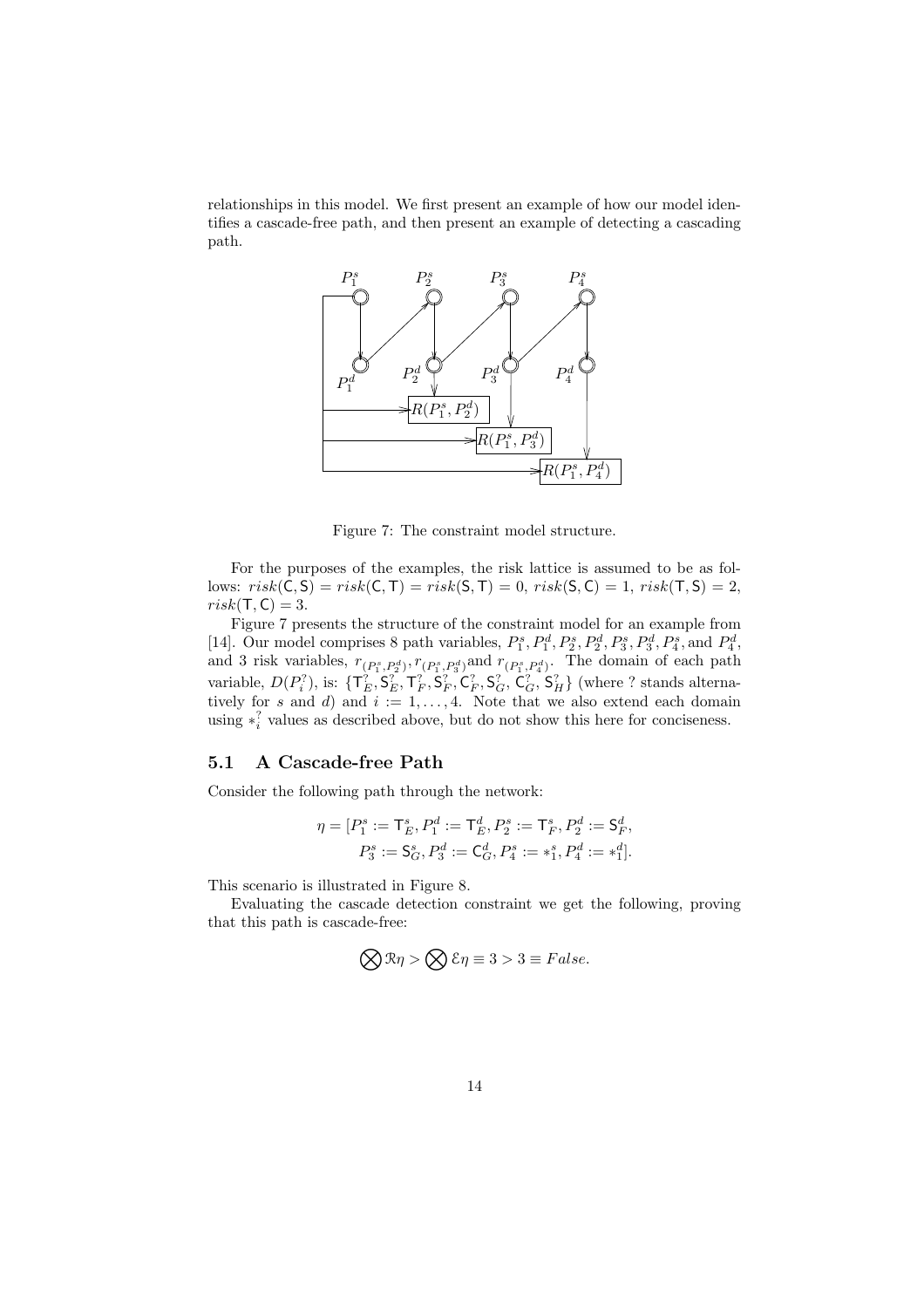

Figure 8: A cascade-free path.

### 5.2 A Cascading Path

Consider the following path through the network, depicted in Figure 9:

$$
\eta = [P_1^s := \mathsf{T}_E^s, P_1^d := \mathsf{S}_E^d, P_2^s := \mathsf{S}_H^s, P_2^d := \mathsf{S}_H^d, P_3^s := \mathsf{S}_G^s, P_3^d := \mathsf{C}_G^d, P_4^s := *_1^s, P_4^d := *_1^d]
$$

Evaluating the cascade detection constraint we get the following:

$$
\bigotimes \mathcal{R}\eta > \bigotimes \mathcal{E}\eta \equiv 3 > 2 \equiv True
$$

Therefore, this path exhibits a cascade vulnerability problem.

# 6 Eliminating Cascade Vulnerabilities

In order to eliminate the cascade vulnerability problem from an MLS network it is necessary to remove all of the cascading paths that run through it. However, in breaking links (connections) between systems, the services provided by the network are affected. Therefore, when eliminating the cascade vulnerability problem it is preferable to break as few links as possible.

The set of solutions to the constraint model presented earlier provides all of the cascading paths within the network. Therefore, in order to remove all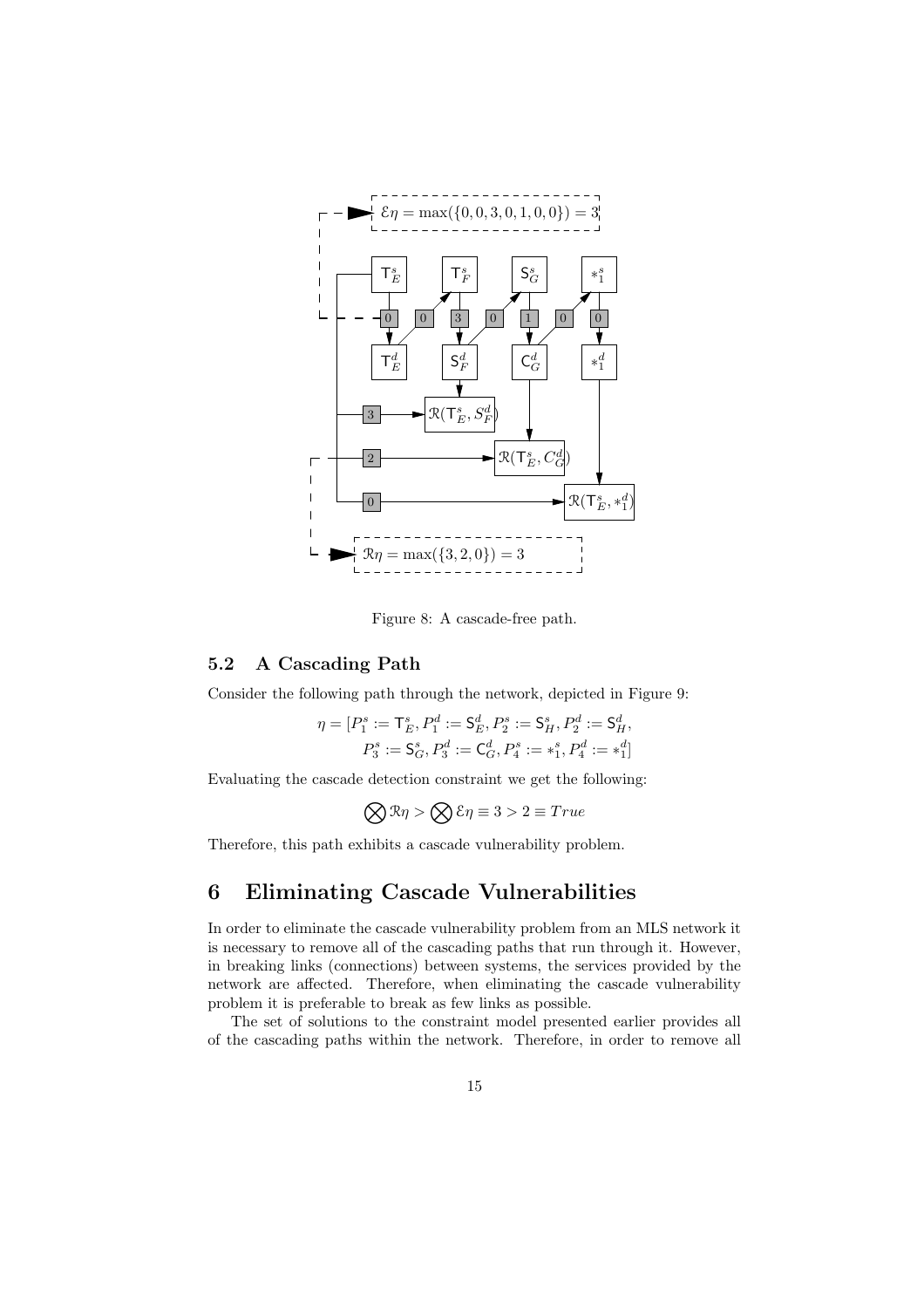

Figure 9: A cascading path.

cascade vulnerabilities from the network, we need to eliminate all solutions to the constraint model.

The problem of finding the minimum number of links to break in order to remove all of the cascading paths can be reformulated within our framework as the problem of finding the minimum number of unary constraints (each removing a link) that have to be added to the problem to make it unsatisfiable. This problem has been solved in [1] by solving the corresponding minimum hitting-set problem. Given a collection  $J$  of subsets of a finite set  $K$ , the minimum-hitting set of J is the smallest (cardinality) set  $K' \subseteq K$  from J such that K' contains at least one element from each subset in  $J$ . Unfortunately, finding the *minimum* hitting-set is NP-complete.

Our approach to solving the problem takes a slightly different approach to [1]. Rather than finding a subset of the links with minimum cardinality, we focus on finding a set of links that is minimal in the sense that no link from such a set can be re-introduced without resulting in a cascading path. That is, we are looking for a set of unary constraints to add to our constraint model (with each unary constraint removing a link) such that the resultant CSP is unsatisfiable, and such that no proper subset of this set would give rise to a satisfiable CSP.

Definition 1 (Minimal Set of Removed Links) A set of links that we remove is minimal if: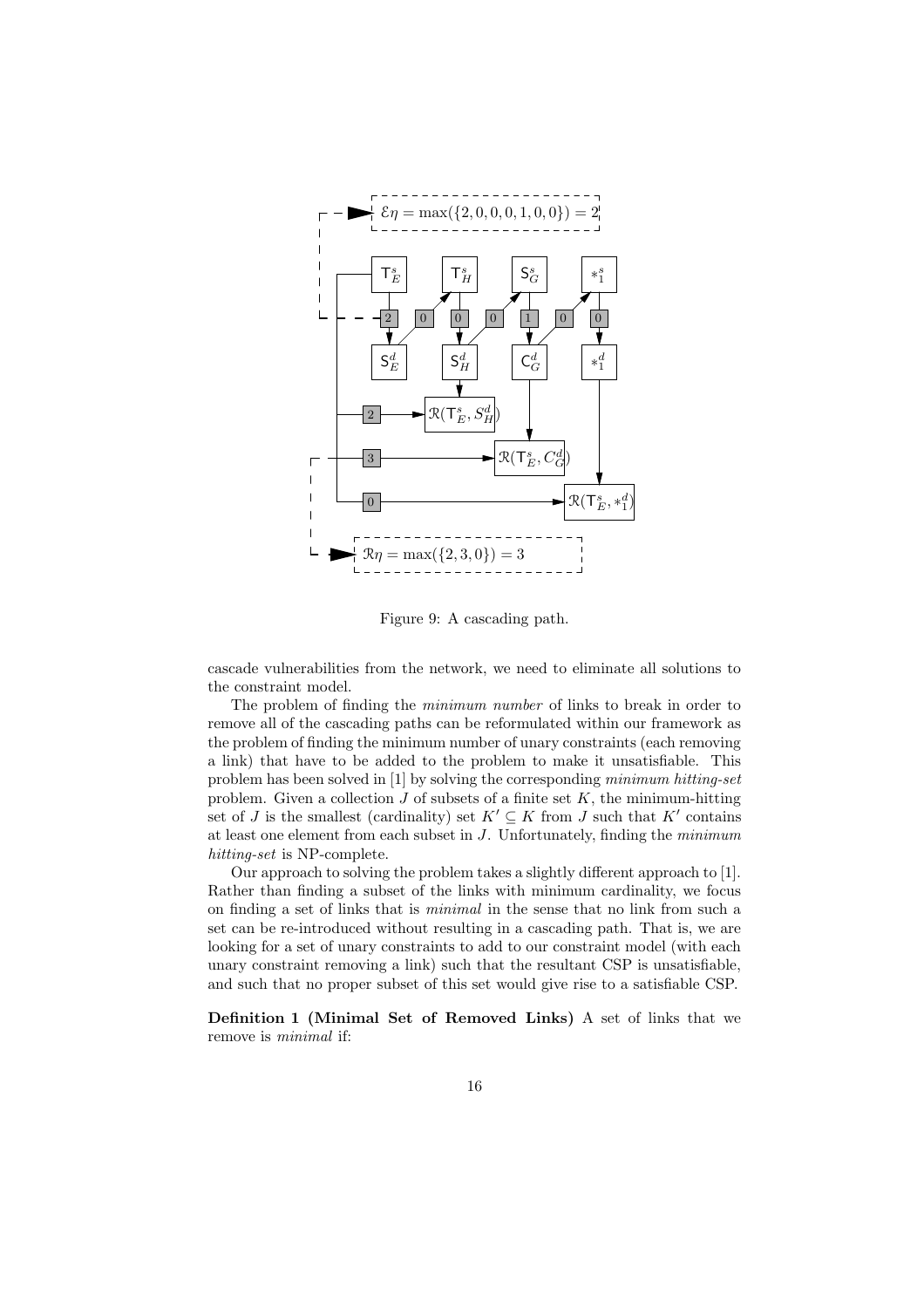- 1. the resultant network is cascade free, and
- 2. no proper subset of this set gives rise to a network without the cascade vulnerability problem.  $\triangle$

Central to our approach to eliminating cascading paths is the notion of a cascading path generator.

Definition 2 (Cascading Path Generator) A cascading path generator,  $\eta$ , is a path involving a sequence of assignments to path variables that is not a super-sequence of another cascading path. Note that we ignore the artificial values ∗ ?  $\Delta$ s/d.  $\Delta$ 

The set of cascading path generators are representative of all cascading paths in the set of solutions to our constraint model. In fact, each cascading path is a cascading path generator itself or one of its extensions. If an extension of a cascading path generator introduces no more critical links, the cascading effect on this path is removed when we remove the problem from the cascading path generator. If other critical links are added, the new links will also appear in another cascading path generator and will be solved when eliminating cascading vulnerability problem that generator. Thus, to focus attention on the causes of the cascade vulnerabilities it is sufficient to limit any elimination strategy to the set of cascading path generators. These can be obtained from the set of solutions in polynomial-time.

Each cascading path generator has a very important property: namely, that it is sufficient to remove one link on the path in order to remove the cascading effect associated with it.

Theorem 1 Given a cascading path generator, n, removing any of the links on that path removes the cascading effect along that path.

Proof This follows from the definition of cascading path generator. A cascading path generator represented by  $\eta$  does not, by definition, contain any sub-path that is also a cascading path. Therefore, we can safely remove any link in  $\eta$ and be sure the cascade along  $\eta$  (and any other cascading paths that  $\eta$  may generate) will be removed.

Starting from the set of all of the cascading path generators our goal is to find a set of links to be removed (unary constraints to be added) in order to obtain a cascade free network (a CSP with no solutions). Moreover we want to find a minimal set of links, as discussed earlier.

**Example 1** Consider multilevel secure systems  $E, F, G, H, I$  and J managing information at security levels e, f, g, h, i, j and k that are configured according to Figure 10. Each system is evaluated at the lowest level of assurance 1, while the risk function specifies  $risk(x, y) = 1$  for any level x and y, except for the cases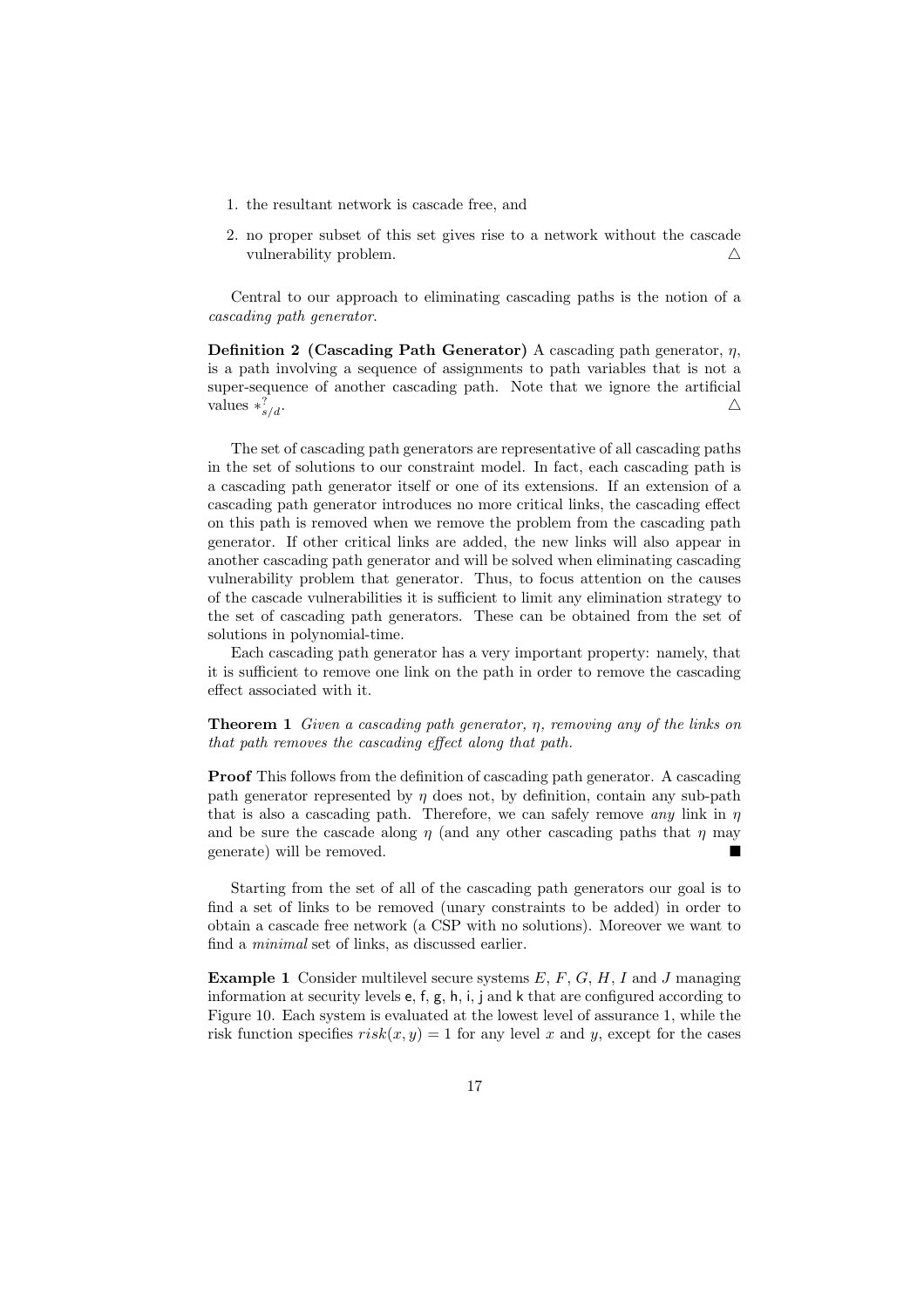

Figure 10: Multiple cascading path generators.

of  $risk(e, h) = 2$ ,  $risk(e, i) = 2$   $risk(f, i) = 2$   $risk(g, j) = 2$ . This configuration results in the following set of cascading path generators:

> $P_1 = \langle L_1,L_2 \rangle$  $P_2 = \langle L_2,L_3 \rangle$  $P_3 = \langle L_3,L_4 \rangle$  $P_4 = \langle L_4,L_5 \rangle.$

Note that while path  $P_5 = \langle L_1, L_2, L_3 \rangle$  is also a cascading path it is not a cascading path generator:  $P_5$  is covered by cascading path generators  $\langle L_1, L_2 \rangle$ and  $\langle L_2,L_3\rangle$ ; removal of any link from each of these paths will also ensure elimination of cascading path  $P_5$ .

The sets  $\{L_1, L_3, L_5\}$ ,  $\{L_2, L_3, L_5\}$  and  $\{L_2, L_4\}$  are all minimal sets of links that we can remove to eliminate all cascade paths in the system. Notice that the cascading path  $\{L_2, L_3, L_4\}$  is not minimal because by removing  $L_3$  we can still obtain a cascade-free configuration.  $\Delta$ 

Following the approach in [12, 20] used to find minimal conflict sets, we describe an approach to find a minimal set of links to be removed from the network. The following algorithm is used to select an approximation of a minimal set of removed links (the algorithm is known in the literature as greedy minimal hitting-set [19, 22, 27]):

- 1. Maintain a counter for each link involved in the set of minimal cascading paths that need to be removed;
- 2. Remove the most common link (the link with the highest counter), thus removing all minimal cascading paths involving that link; in case of a tie a random one is selected;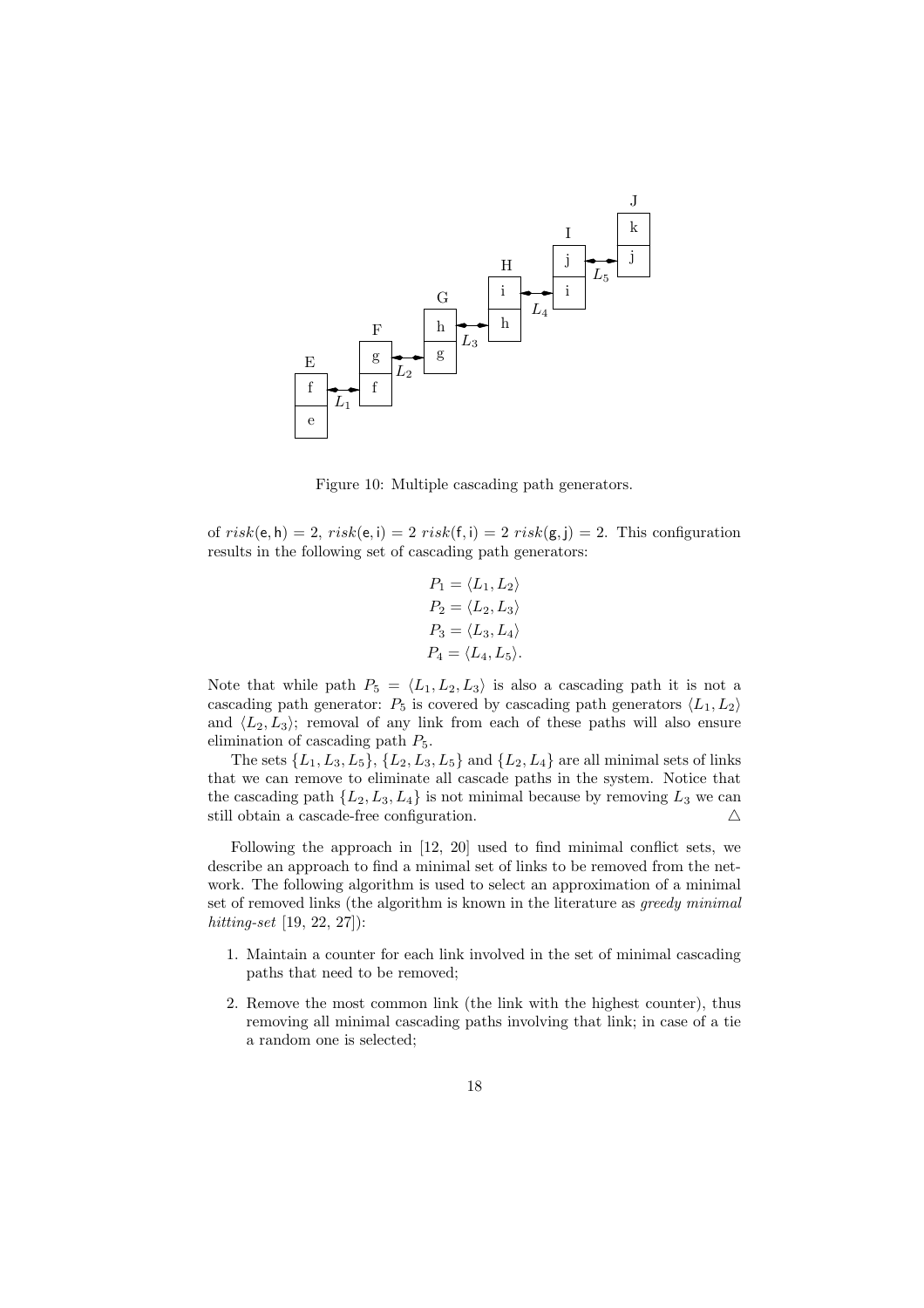- 3. Update the link counters built in Step 1 to reflect the effect of reducing the set of minimal cascading paths that we need to consider;
- 4. Continue removing links and updating the link counters until all cascading paths have been removed.

This is a polynomial-time procedure that gives an approximation of a minimal set of removed links. Starting from this approximation we must now verify that it is a minimal set.

This is done using the technique proposed in [12, 20]. The strategy behind this technique is as follows. Given a set of links  $\{l_1, l_2, \ldots, l_n\}$  generated by the procedure above, then  $l_n$  must be part of a minimal set of links, since it was required to eliminate all cascading paths. The process is then repeated, this time starting from  $l_n$ , and building the set  $\{l_n, l_1, l_2, \ldots, l_k\}$  until all cascading paths have again been removed. Since adding a constraint corresponding to  $l_k$ lead to an unsatisfiable CSP,  $l_k$  must also be part of the minimal set too. At the next step we start by incrementally building the set  $\{l_n, l_k, l_1, l_2, \ldots, l_m\}$ , until the initial set we use for the current iteration eliminates all cascading paths. An example is presented below to illustrate the strategy.

|             |                    |                          | Partial minimal set         |
|-------------|--------------------|--------------------------|-----------------------------|
| <b>Step</b> | Removed links      | Paths remaining          | of links to break           |
| 1.          | $\{L_3\}$          | $\{P_1,\overline{P_4}\}$ |                             |
| 2.          | ${L_3, L_2}$       | $\{P_4\}$                |                             |
| 3.          | ${L_3, L_2, L_5}$  |                          | ${L_5}$                     |
| 4.          | ${L_5}$            | $\{P_1, P_2, P_3\}$      | $\{L_5\}$                   |
| 5.          | ${L_5, L_3}$       | $\{P_1\}$                | ${L_5}$                     |
| 6.          | ${L_5, L_3, L_2}$  |                          | ${L_5, L_2}$                |
| 7.          | ${L_5, L_2}$       | $\{P_3\}$                | ${L_5, L_2}$                |
| 8.          | ${L_5, L_2, L_3}$  |                          | ${L_5, L_2, L_3}$ (minimal) |
| 1.          | ${L_3}$            | $\{P_1, P_4\}$           |                             |
| 2.          | ${L_3, L_2}$       | $\{P_4\}$                |                             |
| 3.          | ${L_3, L_2, L_4}$  |                          | $\{L_4\}$                   |
| 4.          | ${L_4}$            | $\{P_1, P_2\}$           | ${L_4}$                     |
| 5.          | ${L_4, L_3}$       | $\{P_1\}$                | ${L_4}$                     |
| 6.          | ${L_4, L_3, L_2}$  |                          | ${L_4, L_2}$                |
| 7.          | $\{L_{4}, L_{2}\}$ |                          | $\{L_4, L_2\}$ (minimal)    |

Table 1: Computing minimal sets of links to break all cascading paths.

Example 2 Consider again the system configuration depicted in Figure 10. Using the greedy minimal hitting-set algorithm, defined above, we could<sup>1</sup> find the following approximation of the minimal set of removed links:  $r_1 = \{L_3, L_2, L_5\}.$ 

<sup>1</sup>Notice that more than one result can be obtained if some ties are encountered as we consider the link counters.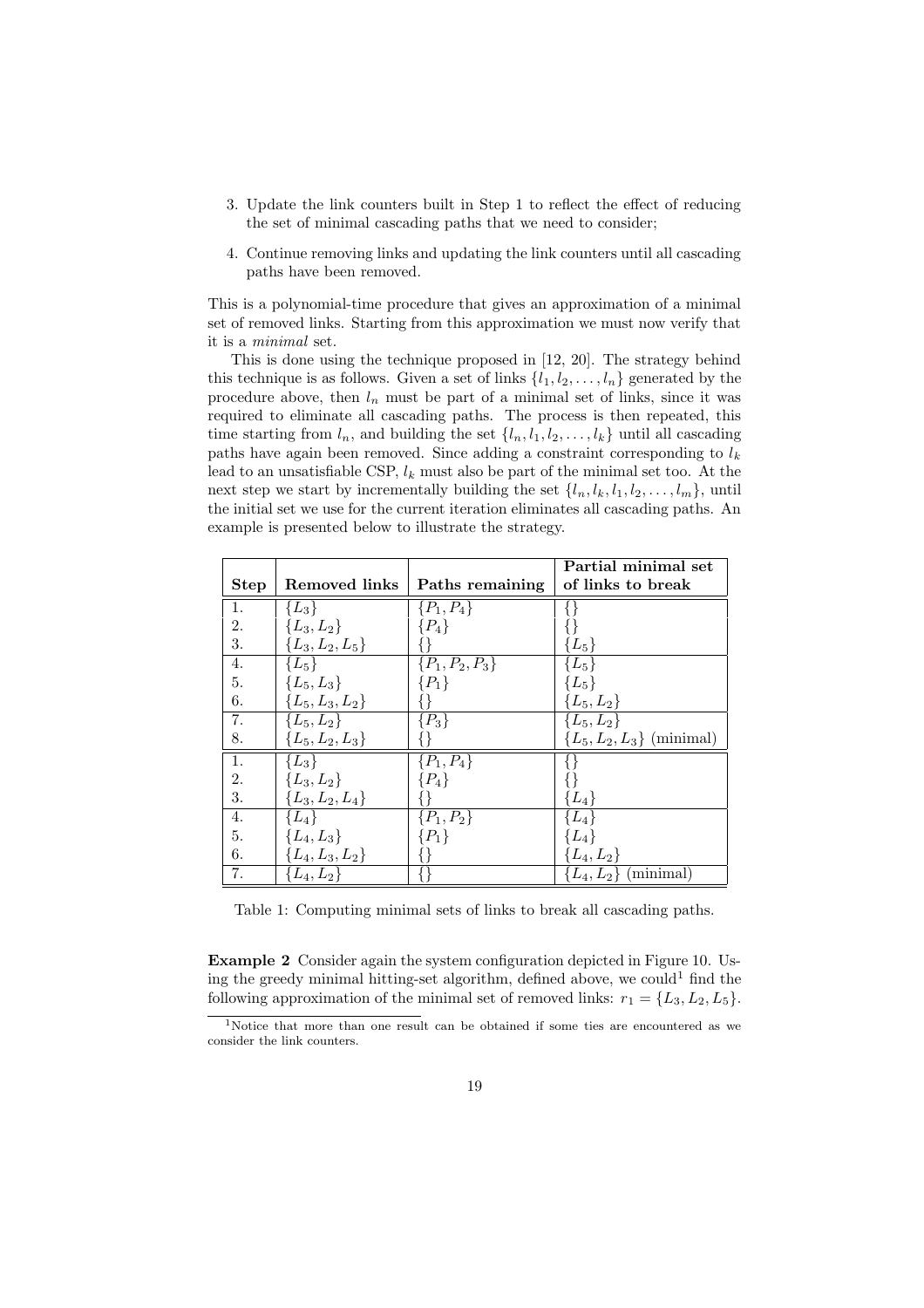We now apply the iterative technique [12, 20] to computing a minimal conflict as described above. Link  $L_5$  leads to an inconsistent CSP and, therefore,  $L_5$ must be in the minimal set. An alternative set of links to remove is built, starting from  $L_5$  and following the same order as before. In removing link  $L_5$  we remove only path  $P_4$  and then we remove link  $L_3$ , removing paths  $P_2$  and  $P_3$ . To remove all the paths we have to also remove link  $L_2$ , which removes the path  $P_1$ .  $L_2$  is the last removed link, so it has to be in the minimal set with  $L_5$ .

Starting again, this time from set  $\{L_5, L_2\}$ , which removes paths  $P_1, P_2$  and  $P_4$ . Cascading path generators remain in the network and thus we continue to select more links for removal. Selecting  $L_3$  results in the removal of  $P_3$  and, since the initial set that we used for the current iteration eliminates all cascading paths, we can say that the set  $r_1 = \{L_3, L_2, L_5\}$  is a minimal set of links we can use.

In this case the greedy algorithm gave a minimal set of links. This is not always the case. Suppose the greedy algorithm first removes the link  $L_3$  (that has a counter of 2), then removes link  $L_2$  (that has a counter of 1) and then removes  $L_4$  instead of  $L_5$  (both have counter value 1). We obtain the set  $r_2 =$  ${L_3, L_2, L_4}$  as the approximation of the minimal set of removed links. Running the algorithm we first remove  $L_3$  (removing paths  $P_2$  and  $P_3$ ), then  $L_2$  (removing path  $P_1$ ) and then link  $L_4$  (removing the last path  $P_4$ ). We now start from the  $L_4$ , but must must also remove links  $L_3$  and  $L_2$  to remove all paths. Now, starting with the set  $r_2^* = \{L_4, L_2\}$  we remove all the paths, and thus  $r_2^*$  is a minimal cascading path.

Table 1 depicts the runs of the algorithm for the two examples.  $\Delta$ 

The following results regarding this procedure follow from [12, 20].

Theorem 2 (Soundness) The network we obtain from applying the procedure is cascade free.

Proof The procedure used to remove links is applied until no cascading path are present. Therefore, the network is cascade free.

Theorem 3 (Minimality) The number of links that are removed from the network is minimal.

Proof Notice that we can eliminate the cascading effect from a cascading path generator by removing any one of its links. The minimality of this set follows from  $[12, 20]$ .

# 7 Conclusion

In this paper we have presented a new approach to detecting and eliminating the cascade vulnerability problem in multilevel secure systems based on soft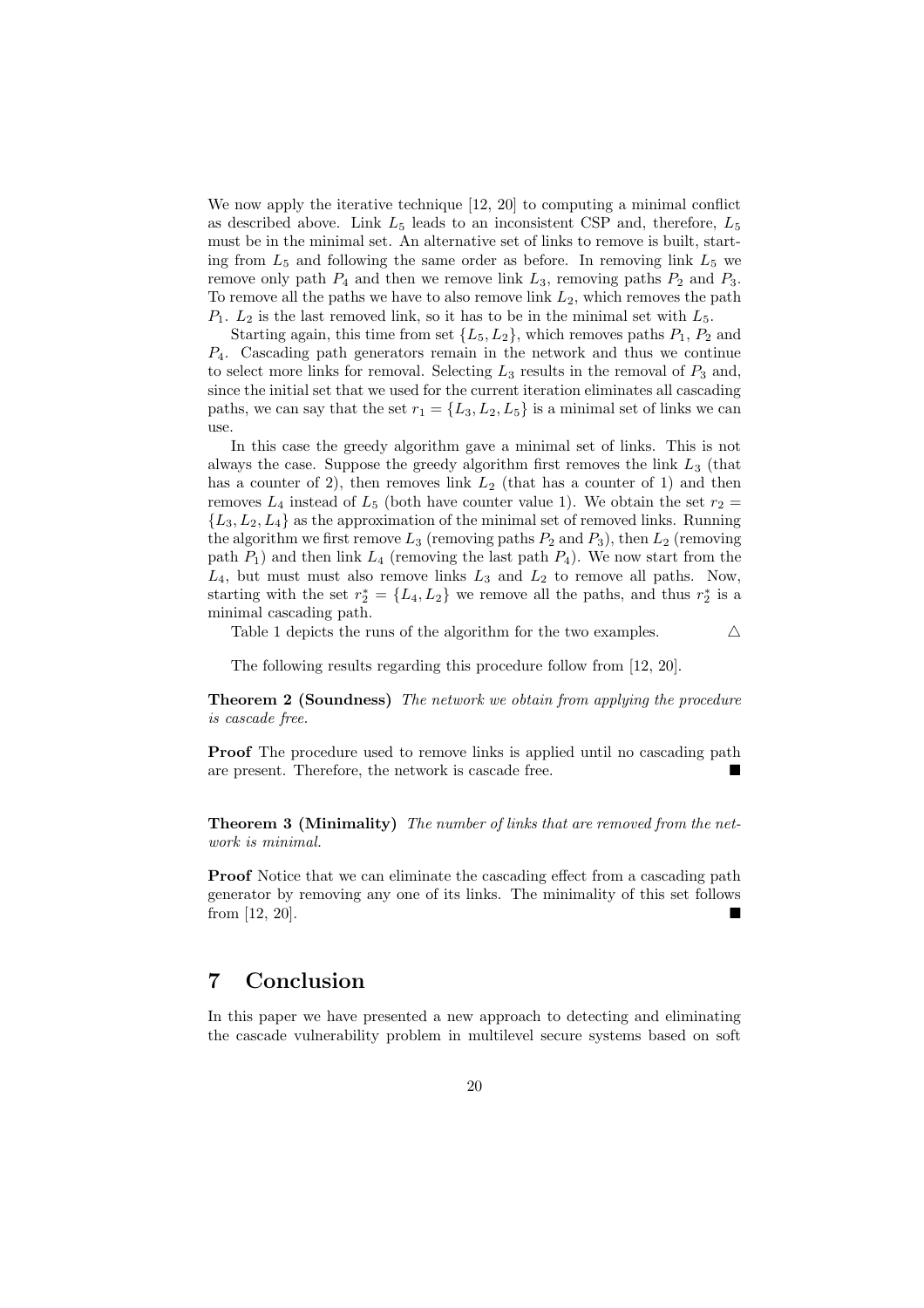constraints. Soft constraints have been successfully applied to other problems in computer security. The Role-Based Access Control policy model described in [3] uses soft-constraints to define authorisation but does not consider the issue of secure/cascading authorisation. [6, 24] considers how soft constraints might be used to specify noninterference-style security properties for systems. In [2] soft constraints are used to represent confidentiality and authentication properties of security protocols. A soft constraint based model is used in [10] to analyze the secure interoperation problem in [16]. These results, and the results in this paper, demonstrate the usefulness of constraints as a general purpose modelling technique for security.

The approach that we present in this paper represents a paradigm shift in the modelling, detection and elimination of the cascade vulnerability problem. In particular, our constraint model provides a natural and declarative description of an arbitrary multilevel secure system. Any solution to the model represents a cascading path, which provides significantly more information regarding the vulnerabilities in the network than the existing approaches. The set of solutions to the proposed constraint model provides a basis for removing the cascade vulnerability problem. Previous approaches [14, 18] detect a single cascading path in polynomial time, but correcting the cascade in an optimal way is NPcomplete. As described above, detecting all paths in the constraint model is NP-hard, however elimination of a minimal number of links is polynomial.

While constraint solving is NP-complete in general, this has not detracted from its uptake as a practical approach to solving many real-world problems [30]. Using a constraint model, we can rely on a significant body of successful techniques for finding the set of cascading paths, which once found, can be eliminated in polynomial time. These results are applicable to secure interoperation in general.

## Acknowledgments

The work in this paper builds upon earlier work presented in two conference papers by the authors [8, 9]. We are indebted to the anonymous referees whose comments helped us to improve the presentation considerably.

This work has received partial support from the Italian MIUR project "Constraint Based Verification of Reactive Systems" (COVER) and from Enterprise Ireland under their Basic Research Grant Scheme (Grant Numbers SC/02/289 and SC/2003/007) and their International Collaboration Programme (Grant Number IC/2003/88).

# References

[1] J. Bailey and P.J. Stuckey. Discovery of minimal unsatisfiable subsets of constraints using hitting-set dualization. In Proc. Practical Aspects of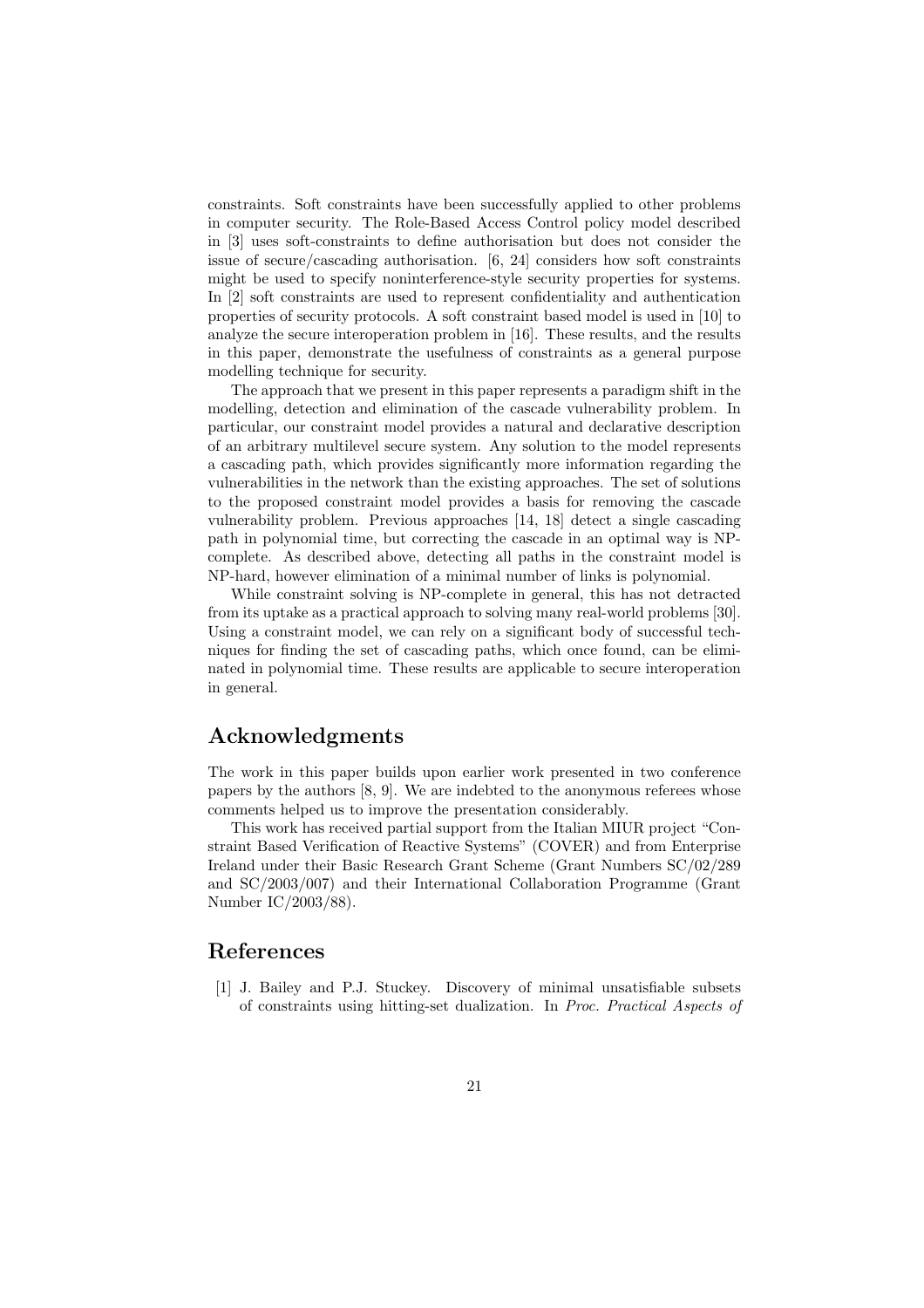Declarative Languages (PADL 2005), volume 3350 of Lecture Notes in Computer Science, pages 174–186. Springer, 2005.

- [2] G. Bella and S. Bistarelli. Soft constraint programming to analysing security protocols. Theory and Practice of Logic Programming (TPLP), (Special Issue on Verification and Computational Logic), 4(5):1–28, 2004.
- [3] V.G Bharadwaj and J.S. Baras. Towards automated negotiation of access control policies. In Proc. of IEEE Workshop Policies for Distributed Systems and Networks, pages 77–80, June 2003.
- [4] S. Bistarelli. Semirings for Soft Constraint Solving and Programming, volume LNCS 2962. Springer, 2004.
- [5] S. Bistarelli, H. Fargier, U. Montanari, F. Rossi, T. Schiex, and G. Verfaillie. Semiring-based CSPs and Valued CSPs: Frameworks, properties, and comparison. CONSTRAINTS: An international journal. Kluwer, 4(3):199– 240, 1999.
- [6] S. Bistarelli and S.N. Foley. Analysis of integrity policies using soft constraints. In Proc. of IEEE Workshop Policies for Distributed Systems and Networks, pages 77–80, June 2003.
- [7] S. Bistarelli and S.N. Foley. A constraint based framework for dependability goals: Integrity. In Proc. of 22nd International Conference on Computer Safety, Reliability and Security (SAFECOMP2003), volume 2788 of Lecture Notes in Computer Science, pages 130–143. Springer, 2003.
- [8] S. Bistarelli, S.N. Foley, and B. O'Sullivan. Detecting and eliminating the cascade vulnerability problem from multi-level security networks using soft constraints. In Proceedings of AAAI/IAAI-2004 (16th Innovative Applications of AI Conference), pages 808–813. AAAI Press San Jose, July 2004.
- [9] S. Bistarelli, S.N. Foley, and B. O'Sullivan. Modelling and detecting the cascade vulnerability problem using soft constraints. In Proceedings of ACM Symposium on Applied Computing (SAC-2004), pages 383–390. ACM Press, March 2004.
- [10] S. Bistarelli, S.N. Foley, and B. O'Sullivan. Reasoning about secure interoperation using soft constraints. In Proceedings of FAST-2004 Workshop on Formal Aspects of Security and Trust, 2004.
- [11] S. Bistarelli, U. Montanari, and F. Rossi. Semiring-based Constraint Solving and Optimization. JACM, 44(2):201–236, 1997.
- [12] J.L. de Siqueira N. and J.-F. Puget. Explanation-based generalisation of failures. In Proc. 8th European Conference on Artificial Intelligence, ECAI 88, pages 339–344. Pitmann Publishing, 1988.
- [13] R. Dechter. Constraint Processing. Morgan Kaufmann, 2003.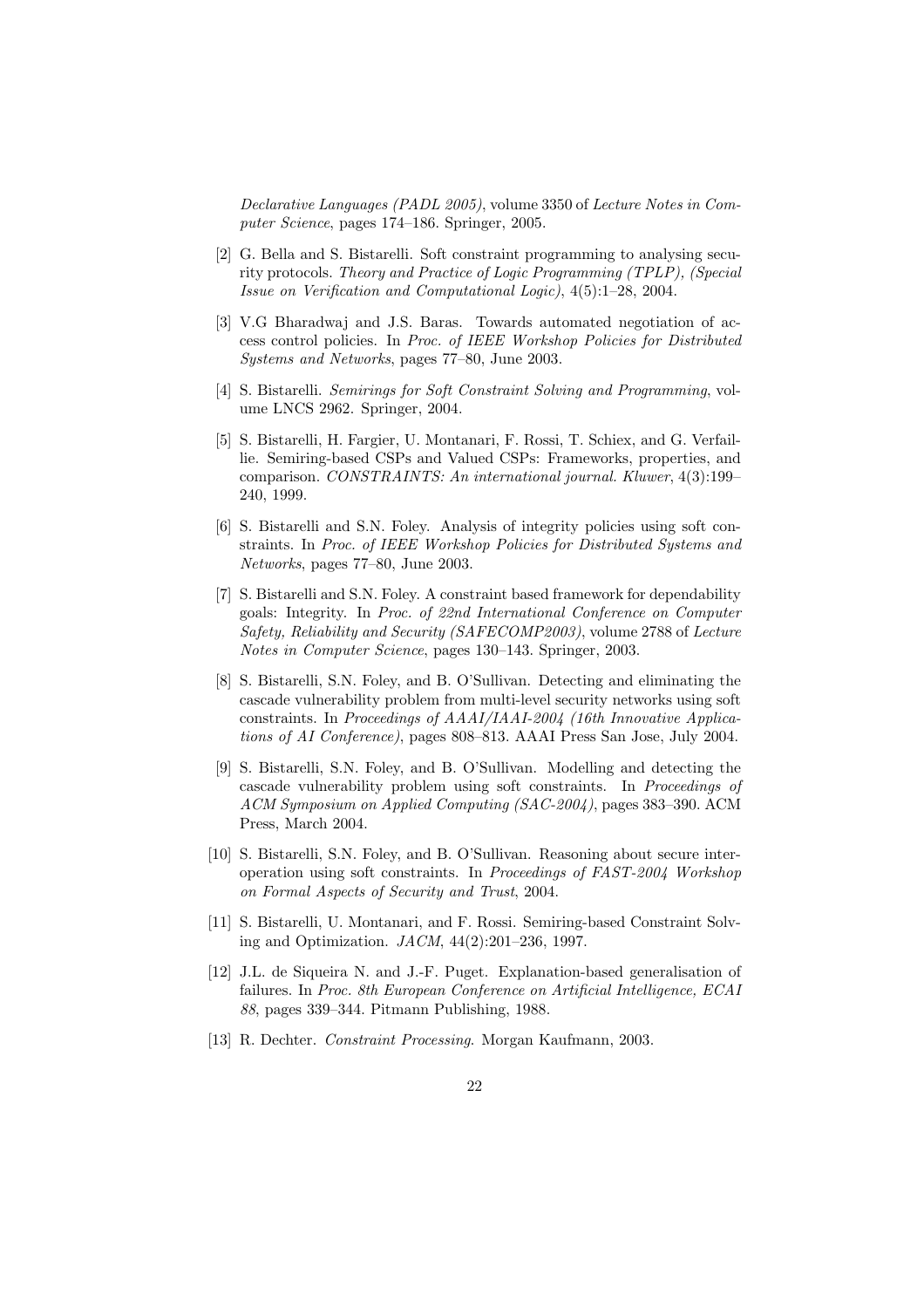- [14] J.A. Fitch and L.J. Hoffman. A shortest path network security model. Computers and Security, 12(2):169–189, 1993.
- [15] S.N. Foley. Conduit cascades and secure synchronization. In ACM New Security Paradigms Workshop, 2000.
- [16] L. Gong and X. Qian. The complexity and composability of secure interoperation. In Proceedings of the Symposium on Security and Privacy, pages 190–200, Oakland, CA, May 1994. IEEE Computer Society Press.
- [17] S. Gritalis and D. Spinellis. The cascade vulnerability problem: The detection problem and a simulated annealing approach to its correction. Microprocessors and Microsystems, 21(10):621–628, 1998.
- [18] J.D. Horton, R. Harland, E. Ashby, R.H. Cooper, W.F. Hyslop, B.G. Nickerson, W.M. Stewart, and O.K. Ward. The cascade vulnerability problem. Journal of Computer Security, 2(4):279–290, 1993.
- [19] D.S. Johnson. Approximation algorithms for combinatorial problems. Journal of Computer and System Sciences, 9:256–278, 1974.
- [20] U. Junker. QUICKXPLAIN: Conflict detection for arbitrary constraint propagation algorithms. In IJCAI'01 Workshop on Modelling and Solving problems with constraints, Seattle, WA, USA, August 2001.
- [21] V. Kumar. Algorithms for constraint-satisfaction problems : A survey. AI Magazine, 13(1):32–44, 1992.
- [22] L. Lovasz. On the ratio of optimal integral and fractional covers. Discrete Mathematics, 13:383–390, 1975.
- [23] J.K Millen and M.W. Schwartz. The cascading problem for interconnected networks. In 4th Aerospace Computer Security Applications Conference, pages 269–273, December 1988.
- [24] A. Di Pierro, C. Hankin, and H. Wiklicky. On approximate noninterference. In Proc. of Workshop on Issues in the Theory of Security. IFIP WG1.7, 2002.
- [25] J.-C. Regin. A filtering algorithm for constraints of difference in csps. In Proceedings AAAI-94, pages 362–367, 1994.
- [26] T. Schiex. Possibilistic constraint satisfaction problems, or "how to handle soft constraints?". In Proc. 8th Conf. of Uncertainty in AI, pages 269–275, 1992.
- [27] P. Slavík. A tight analysis of the greedy algorithm for set cover. In Proc. of the 28th ACM Symposium on Theory of Computing (STOC), pages 435– 441, 1996.